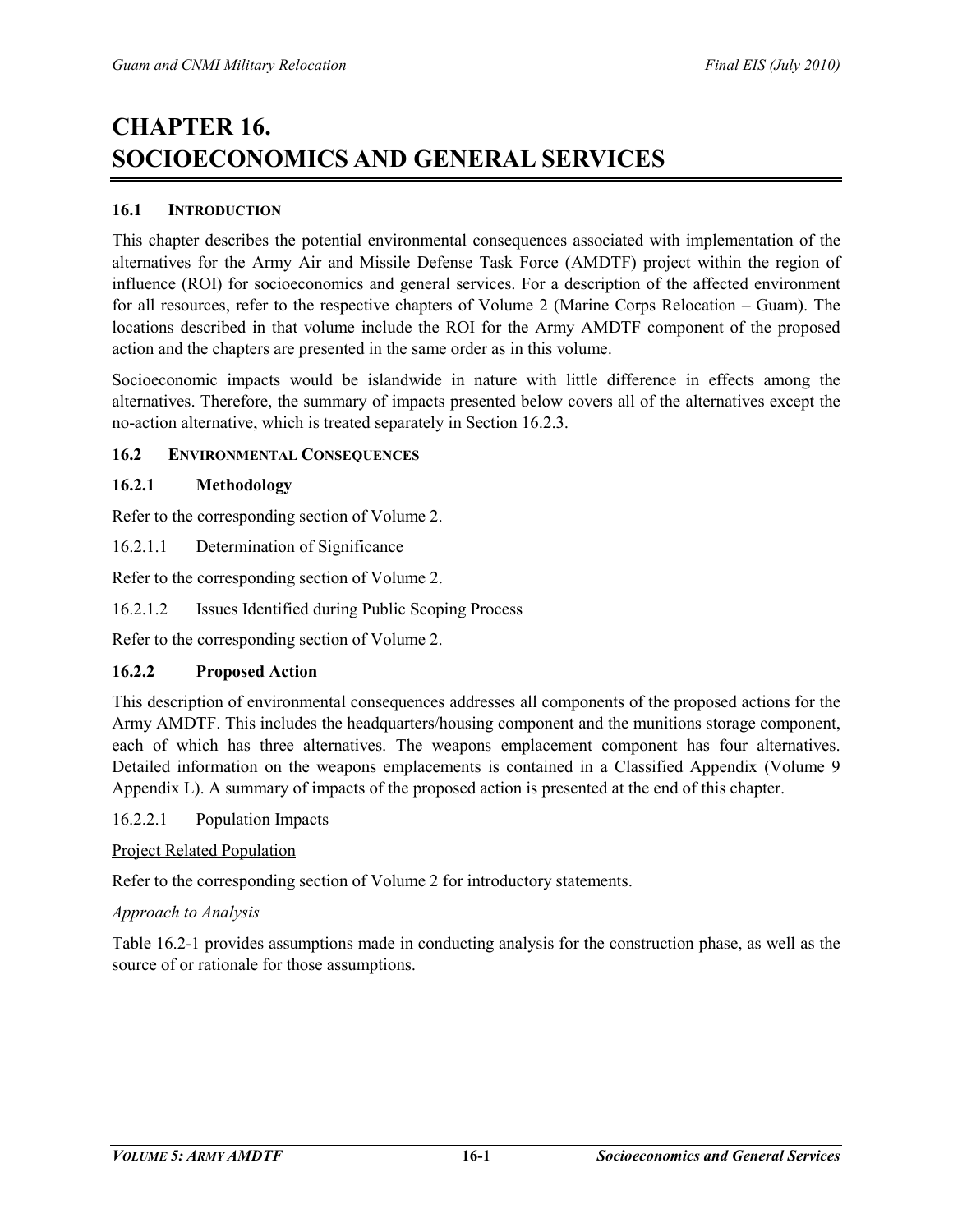| Assumption                                                                          | Assumed Value | Source/Rationale                                                                                                                                                            |
|-------------------------------------------------------------------------------------|---------------|-----------------------------------------------------------------------------------------------------------------------------------------------------------------------------|
| Average number of dependents for in-migrating<br>direct, on-site, construction jobs | $0.20 - 0.35$ | Based on contractor interviews (Volume 9)<br>Appendix F Socioeconomic Impact<br>Assessment Study [SIAS])                                                                    |
| Average number of dependents for in-migrating<br>direct from purchases jobs         | $0.95 - 1.0$  | United States (U.S.) Census national data on<br>persons per jobs (U.S. Census Bureau 2000a)<br>and Guam Department of Labor (GDoL)<br>interviews (Volume 9 Appendix F SIAS) |
| Average number of dependents for in-migrating<br>indirect/induced jobs              | $0.95 - 1.0$  | U.S Census national data on persons per jobs<br>(U.S. Census Bureau 2000a) and GDoL<br>interviews (Volume 9 Appendix F SIAS)                                                |

#### **Table 16.2-1. Construction Component Assumptions for Project Related Population Impacts**

Table 16.2-2 provides assumptions made in conducting analysis for the operations phase, as well as the source of or rationale for those assumptions.

| Table 16.2-2. Operational Component Assumptions for Project Related Population Impacts |  |  |  |  |
|----------------------------------------------------------------------------------------|--|--|--|--|
|                                                                                        |  |  |  |  |

| Assumption                                                              | Assumed Value | Source/Rationale                             |
|-------------------------------------------------------------------------|---------------|----------------------------------------------|
| Number of Army personnel by 2015.                                       | 630           | Description of proposed action and           |
|                                                                         |               | alternatives                                 |
| Number of Army dependents by 2015.                                      | 950           | Description of proposed action and           |
|                                                                         |               | alternatives                                 |
| Average number of dependents for in-migrating                           | 0.95          | U.S Census national data on persons per jobs |
| civilian military personnel.                                            |               | (U.S. Census Bureau 2000a)                   |
| Average number of dependents for in-migrating                           |               | U.S Census national data on persons per jobs |
| direct from purchases jobs.                                             | $0.95 - 1.0$  | (U.S. Census Bureau 2000a) and GDoL          |
|                                                                         |               | interviews (Volume 9 Appendix F SIAS)        |
|                                                                         |               | U.S Census national data on persons per jobs |
| Average number of dependents for in-migrating<br>indirect/induced jobs. | $0.95 - 1.0$  | (U.S. Census Bureau 2000a) and GDoL          |
|                                                                         |               | interviews (Volume 9 Appendix F SIAS)        |

*Impacts* 

Table 16.2-3 indicates a 2015 peak-year total impact would be 6,262 in 2015, falling to 2,151 after construction ends.

|                                                        | 2010 | 2011 | 2012 | 2013 | 2014  | 2015  | 2016  | 2017  | 2018 | 2019 | 2020 |
|--------------------------------------------------------|------|------|------|------|-------|-------|-------|-------|------|------|------|
| Combined Construction<br>and Operation Total<br>Impact |      | 89   | 89   | 89   | 4.353 | 6.262 | 2.151 | 2.151 |      |      |      |

# **Table 16.2-3. Estimated Population Increase Associated with Proposed Army Action**

*Note:* Population figures exclude existing Guam residents who obtain employment as a result of the proposed action.

Figure 16.2-1 illustrates that the 2015 population would exceed the baseline trend by about 3% (meeting the criteria for significance used in this analysis), while the increase from 2016 and into the future drops to a less than significant 1%. Population increases are considered to be inherently mixed (both beneficial and adverse), because population growth fuels economic expansion, but sudden growth also strains government services and the social fabric.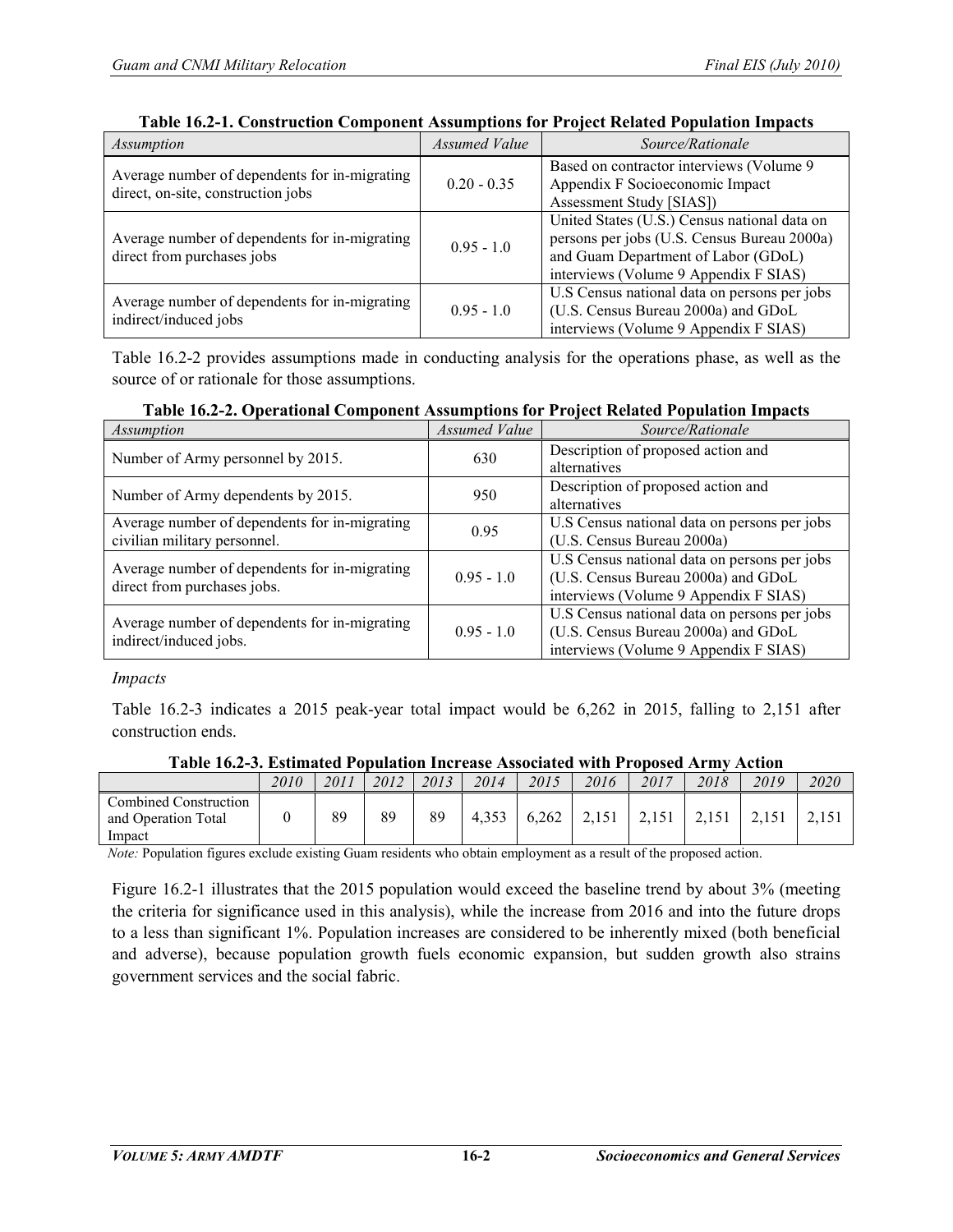

**Figure 16.2-1. Population With and Without Proposed Action**

## Demographic Characteristics

Refer to the corresponding section of Volume 2 for introductory statements, approach to analysis (including data sources), and qualitative analysis.

#### Household Characteristics

Refer to the corresponding section of Volume 2 for introductory statements, approach to analysis (including data sources), and qualitative analysis.

#### 16.2.2.2 Economic Impacts

#### Employment and Income

Refer to the corresponding section of Volume 2 for introductory statements and approach to analysis (including data sources).

#### *Civilian Labor Force Demand*

Table 16.2-4 shows a combined total civilian labor force demand of 3,787 workers in the peak year of 2015, declining to a stable 553 workers after construction ceases.

#### **Table 16.2-4. Impact on Civilian Labor Force Demand (Full-Time Equivalent [FTE] Jobs)**

|                                  | 2010                                           | 2011   | 2012        | 2013   | 2014                          | 2015             | 2016       | 2017                 | 2018           | 2019        | 2020        |
|----------------------------------|------------------------------------------------|--------|-------------|--------|-------------------------------|------------------|------------|----------------------|----------------|-------------|-------------|
| Combined<br>otal<br>Impact       |                                                | $\sim$ | $\sim$<br>ັ | $\sim$ | <u>.</u><br>∸                 | ,787<br><u>.</u> | 552<br>--- | $  \sim$<br>JJ J     | $- - -$<br>JJJ | ととつ<br>JJ J | 552<br>JJ J |
| $\cdots$<br>$\sim$ $\sim$ $\sim$ | $\alpha$ means $\beta$ is a second to $\alpha$ |        |             |        | $\sim$ 11 $\sim$ 11<br>$\sim$ |                  |            | $\sim$ $\sim$ $\sim$ |                |             |             |

*Notes:* Demand is in terms of FTE jobs. Portion assumed to be filled by Guam residents is not subtracted from these figures.

Figure 16.2-2 shows civilian labor force demand with and without the proposed action. The 2015 combined impact is 7% over the baseline trend, while the steady-state operational increase is only about 1% higher. The 7% figure meets the criteria used in this analysis for a beneficial significant impact, but the operational impact from 2016 on would be considered less than significant by itself.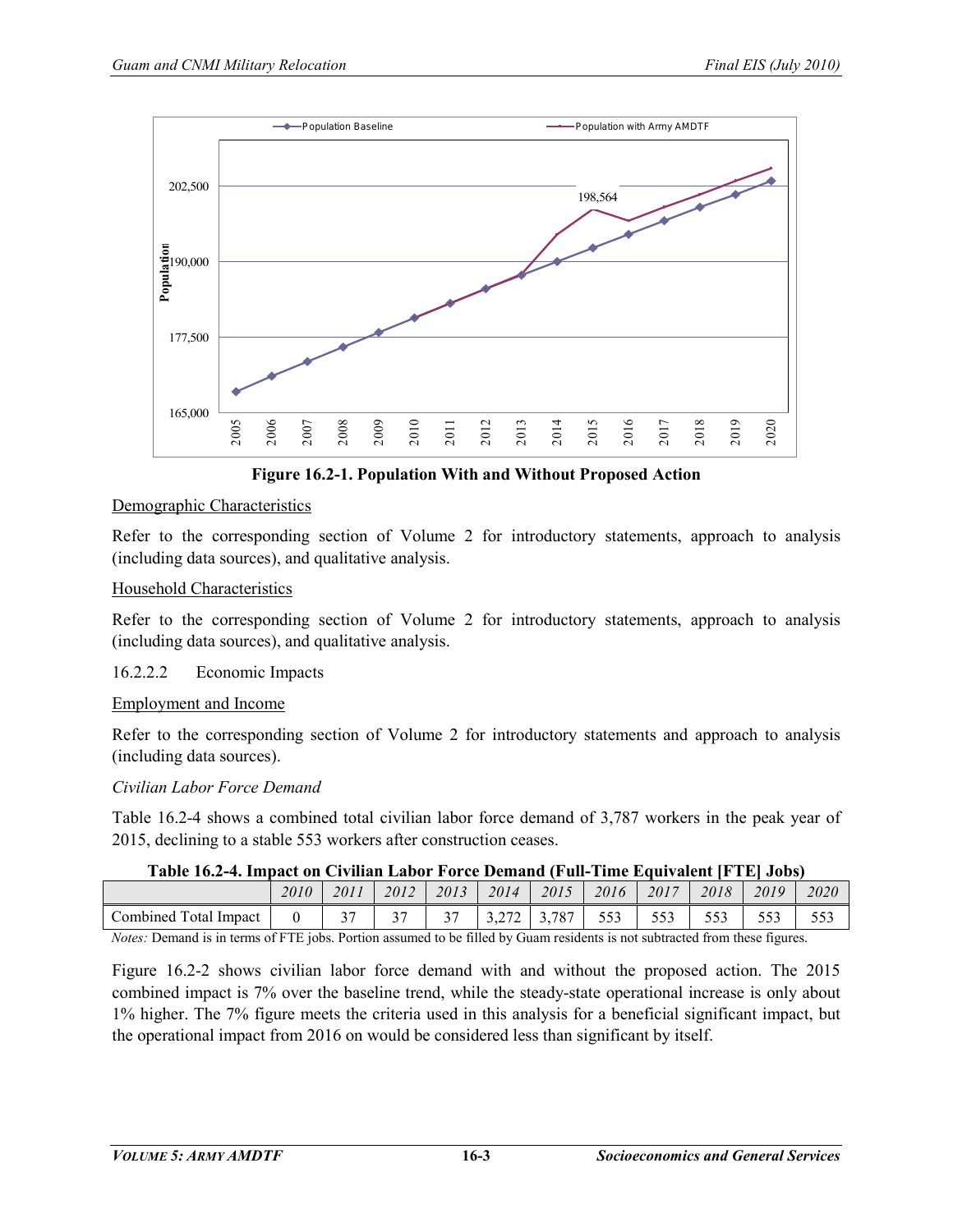

**Figure 16.2-2. Labor Force Demand (FTE Jobs) With and Without Proposed Action**

*Civilian Labor Force Supply* 

Table 16.2-5 shows the probable labor force supply for direct onsite military construction jobs.

| Twore follow consumered only in or workers conserveding farmy |          |                |          |                |       | $1.1.1.0$ $1.1$ $1.0.01$ |          |
|---------------------------------------------------------------|----------|----------------|----------|----------------|-------|--------------------------|----------|
|                                                               | 2010     | 2011           | 2012     | 2013           | 2014  | 2015                     | 2016     |
| <b>TOTAL</b>                                                  | $\theta$ | $\theta$       | $\theta$ | $\theta$       | 1,812 | 1,812                    | $\theta$ |
| <b>GUAM</b>                                                   | $\theta$ | $\theta$       | $\theta$ | $\theta$       | 232   | 232                      | $\theta$ |
| <b>OFF-ISLAND</b>                                             | $\theta$ | $\overline{0}$ | $\theta$ | $\overline{0}$ | 1,580 | 1,580                    | $\theta$ |
| H-2B Workers                                                  | $\theta$ | $\theta$       | $\theta$ | $\theta$       | 1,101 | 1,101                    | $\theta$ |
| Philippines                                                   | $\theta$ | $\theta$       | $\theta$ | $\theta$       | 935   | 935                      | $\theta$ |
| Other                                                         | $\Omega$ | $\theta$       | $\theta$ | $\theta$       | 165   | 165                      | $\theta$ |
| CONUS/HI/Japan                                                | $\theta$ | $\theta$       | $\theta$ | $\theta$       | 281   | 281                      | $\theta$ |
| <b>CNMI</b>                                                   | $\theta$ | $\theta$       | $\theta$ | $\theta$       | 41    | 41                       | $\theta$ |
| Other U.S. Pacific Islands                                    | $\theta$ | $\theta$       | $\theta$ | $\theta$       | 158   | 158                      | $\Omega$ |

**Table 16.2-5. Estimated Origin of Workers Constructing Army AMDTF Facilities**

*Note:* Numbers may not add exactly due to rounding.

Table 16.2-6 estimates the share of non-military construction direct and indirect jobs, going to Guam residents versus off-island workers.

**Table 16.2-6. Estimated Numbers of On-Island Workers for Various Job Categories other than Direct On-Site Construction**

|                    | 2010 | 2011                 | 2012      | 2013          | 2014          | 2015  | 2016 | 2017 | 2018       | 2019 | 2020 |
|--------------------|------|----------------------|-----------|---------------|---------------|-------|------|------|------------|------|------|
| Guam Workers       |      | ັ                    |           | ັ             | nne<br>ر رے ر | 363   | 101  | 254  | 254<br>ر گ | 254  | 254  |
| Off-Island Workers |      | $\mathcal{L}$<br>ے ر | 32<br>ے ر | $\sim$<br>ے ر | 235<br>ر ريد  | 1,613 | 451  | 299  | 299        | 299  | 299  |

*Note:* Demand is in terms of FTE jobs, and assumes one worker per FTE job.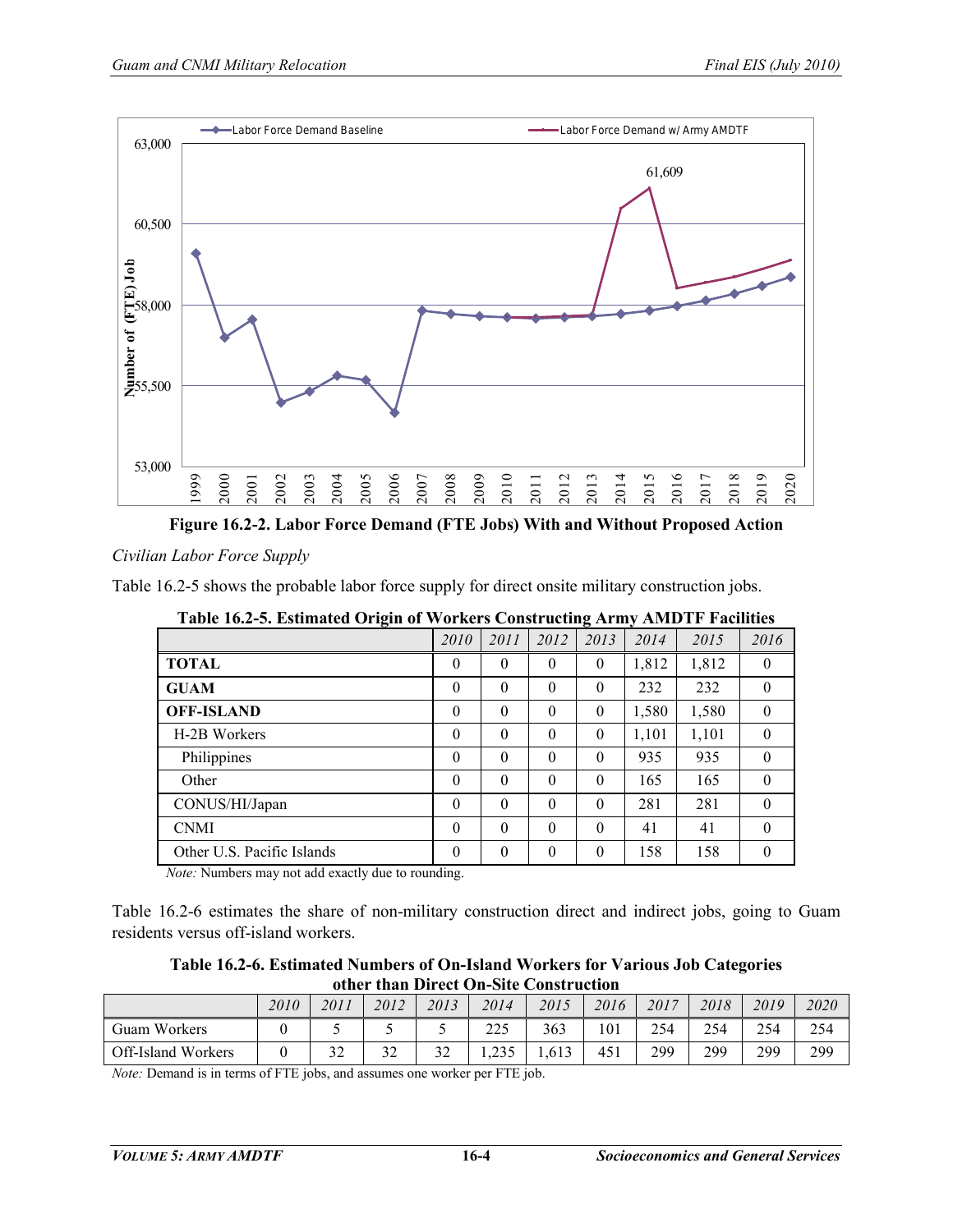## *Civilian Labor Force Income*

Table 16.2-7 shows that the peak figure for this analysis is \$136 million, falling back to \$23 million for the operational period from 2016 on.

| Table T0.2-7, Hilpact on Cryman Labor Torce Hicome (MHillons of 2000 937 |      |          |      |      |      |       |      |      |      |      |      |
|--------------------------------------------------------------------------|------|----------|------|------|------|-------|------|------|------|------|------|
|                                                                          | 2010 | 2011     | 2012 | 2013 | 2014 | 2015  | 2016 | 2017 | 2018 | 2019 | 2020 |
| Combined Total Impact                                                    | \$0  | ሰሳ<br>ΦZ |      | ۵Z   |      | \$136 | \$23 | \$23 | \$23 | \$23 | \$23 |

|  |  |  |  | Table 16.2-7. Impact on Civilian Labor Force Income (Millions of 2008 \$s) |  |
|--|--|--|--|----------------------------------------------------------------------------|--|
|  |  |  |  |                                                                            |  |

Figure 16.2-3 adds the various combined total impact figures to the baseline trend. Higher constructionperiod income would result in a significant beneficial 8% increase over the baseline trend in 2015 (though a substantial amount of that benefit would accrue to foreign workers), whereas the steady-state increase from 2016 would be 1% greater than baseline trend and thus be considered less than significant.



**Figure 16.2-3. Labor Force Income (Millions of 2008 \$s) With and Without Proposed Action** 

# *Standard of Living*

Refer to the corresponding section of Volume 2 for general discussion.

# *Unemployment*

Refer to the corresponding section of Volume 2 for general discussion.

# Housing

Refer to the corresponding section of Volume 2 for introductory statements and approach to analysis (including data sources).

# *Impacts*

Refer to the corresponding section of Volume 2 for general discussion on housing supply.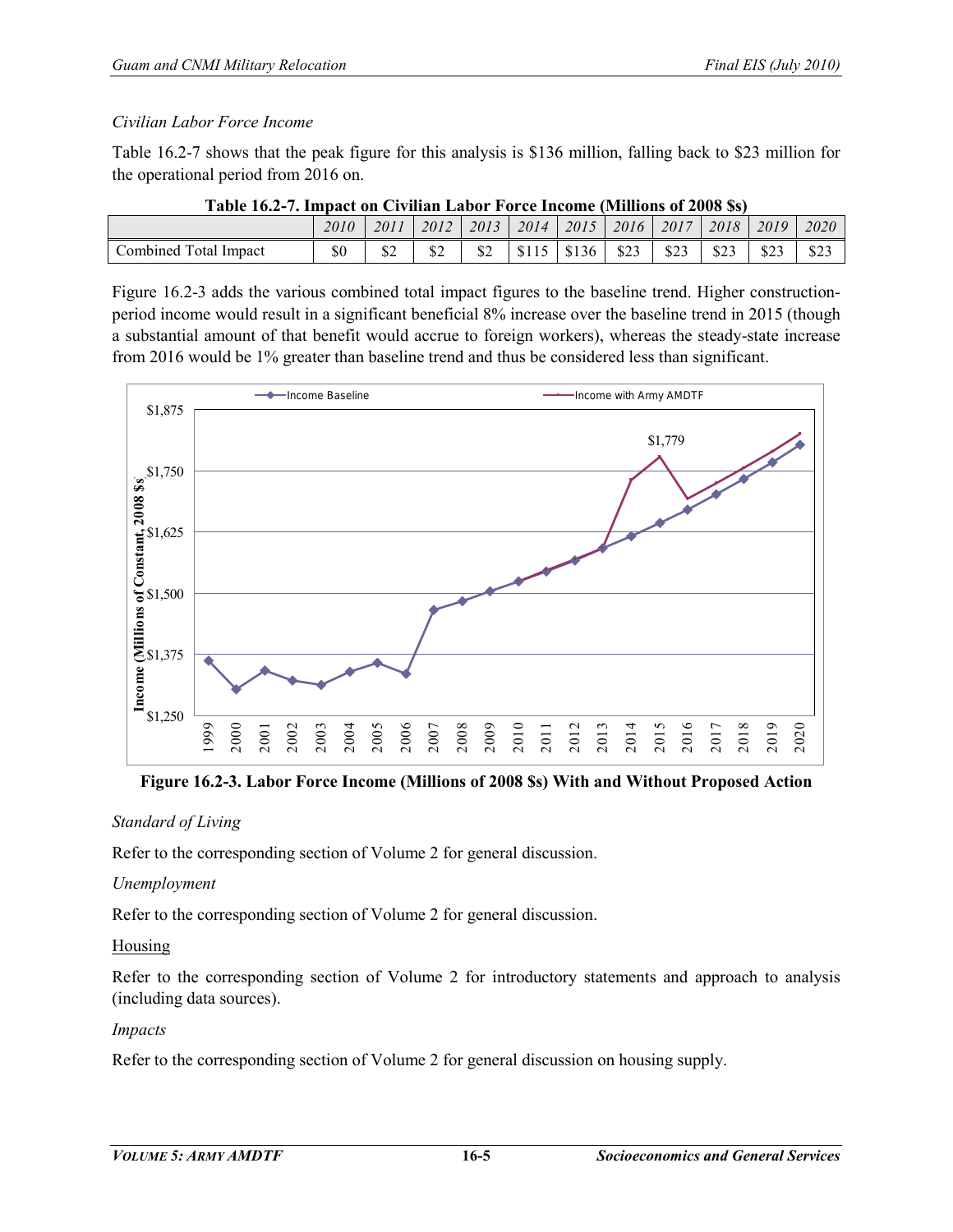Table 16.2-8 indicates the combined total impact of the proposed action would be a demand for 920 new civilian housing units in the peak year of 2015, falling to 147 after construction ends.

| Table 10.2-6. Demand for New Civinan Housing Omis |      |      |      |      |      |      |      |      |      |      |      |
|---------------------------------------------------|------|------|------|------|------|------|------|------|------|------|------|
|                                                   | 2010 | 2011 | 2012 | 2013 | 2014 | 2015 | 2016 | 2017 | 2018 | 2019 | 2020 |
| Combined Total Impact                             |      |      |      |      | 823  | 920  |      | 47ء  | 47ء  | .47  | 47ء  |

|  |  | Table 16.2-8. Demand for New Civilian Housing Units |  |
|--|--|-----------------------------------------------------|--|
|  |  |                                                     |  |

Figure 16.2-4 below projects a baseline trend in housing supply based on historical rates of development. The combined total 2015 peak demand is about 1% above the projected figure, but even this small increase drops to near equivalence with the projected baseline thereafter. This does not meet the 2% threshold for significance being used for this analysis.



**Figure 16.2-4. Housing Demand with Army AMDTF and Housing Supply**

# Local Government Revenues

Refer to the corresponding section of Volume 2 for introductory statements and approach to analysis (including data sources).

Note that this is not intended as a comprehensive estimate of all revenues, but only of primary ones. Tax revenue sources analyzed here include Gross Receipts Tax, Corporate Income Tax, and Personal Income Tax.

Table 16.2-9 shows the combined total impacts for each of the three primary revenue sources. The additional revenues from Gross Receipts Tax will reach \$12.8 million in the peak year of 2015, declining to a stable figure of \$901,000 after construction ends. New corporate income tax revenue would reach \$3.3 million in 2015, declining to a stable figure of \$230,000 in 2016. New personal income tax revenue would peak at \$21 million in 2015, declining to a stable figure of \$4.6 million thereafter.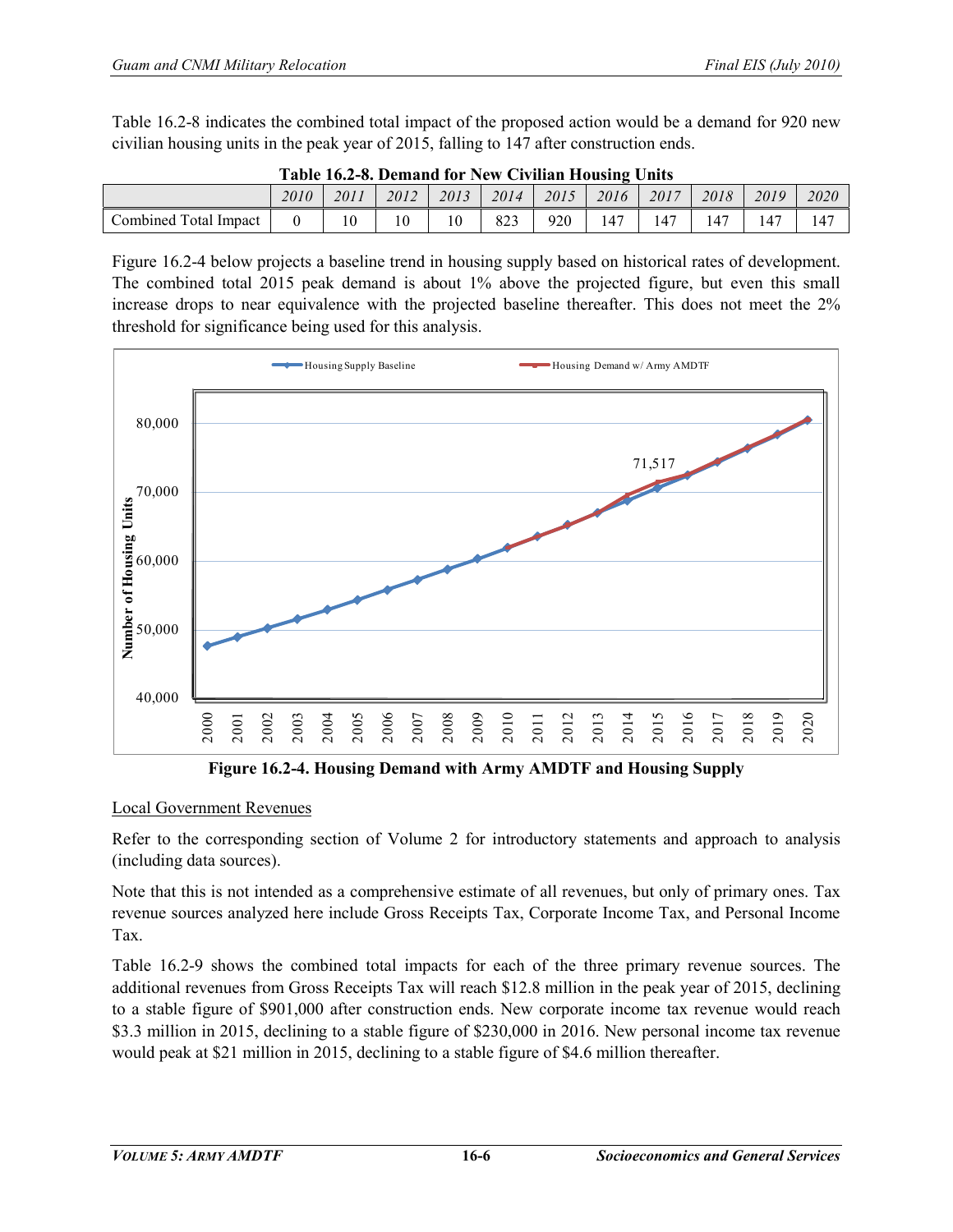| --------------       |      |       |       |       |          |          |         |         |         |         |         |
|----------------------|------|-------|-------|-------|----------|----------|---------|---------|---------|---------|---------|
|                      | 2010 | 2011  | 2012  | 2013  | 2014     | 2015     | 2016    | 2017    | 2018    | 2019    | 2020    |
| Gross Receipts Tax   | \$0  | \$53  | \$53  | \$53  | \$11.908 | \$12,755 | \$901   | \$901   | \$901   | \$901   | \$901   |
| Corporate Income Tax | \$0  | \$14  | \$14  | \$14  | \$3,037  | \$3.253  | \$230   | \$230   | \$230   | \$230   | \$230   |
| Personal Income Tax  | \$0  | \$305 | \$305 | \$305 | \$16.760 | \$21,047 | \$4.591 | \$4.591 | \$4.591 | \$4.591 | \$4,591 |
| Total                | \$0  | \$371 | \$371 | \$371 | \$31,705 | \$37,055 | \$5,722 | \$5,722 | \$5,722 | \$5,722 | \$5.722 |

| Table 16.2-9. Impact on Selected Tax Revenues (1,000s of 2008 \$s) |  |  |  |  |
|--------------------------------------------------------------------|--|--|--|--|
|--------------------------------------------------------------------|--|--|--|--|

Figure 16.2-5 shows the projected total Government of Guam (GovGuam) tax revenue for the baseline trend (projected future without the proposed action) plus the impact of the proposed action. The chart shows tax revenues rising to \$436.7 million in 2015 and falling off as construction winds down. The 2015 figure represents the largest impact with a significant 9% increase over the baseline trend, while the steady-state level is less than 1% above the baseline trend. The 9% figure meets the criteria used in this analysis for a beneficial significant impact, but the operational impact would be less than significant.



**Figure 16.2-5. GovGuam Tax Revenue With and Without Proposed Action**

#### Gross Island Product

Refer to the corresponding section of Volume 2 for introductory statements and approach to analysis.

Table 16.2-10 shows the Army AMDTF action would add \$99 million to the Gross Island Product (GIP) in 2015. When construction stops, the combined total impact would be reduced to \$17 million.

| --------                                 |      |           |      |      |      |      |            |            |            |      |             |
|------------------------------------------|------|-----------|------|------|------|------|------------|------------|------------|------|-------------|
|                                          | 2010 | 2011      | 2012 | 2013 | 2014 | 2015 | 2016       | 2017       | 2018       | 2019 | 2020        |
| <sup>1</sup> Total<br>Combined<br>Impact | \$0  | ሰ ነ<br>ΦI | ມ⊥   | ΦI   | \$83 | \$99 | ሰ1 7<br>ΦI | ሰ1 7<br>ФI | ሰ1 5<br>JІ | ΦŦ   | 017<br>، ٦١ |

| Table 16.2-10. Impact on Gross Island Product (Millions of 2008 \$s) |  |  |  |
|----------------------------------------------------------------------|--|--|--|
|                                                                      |  |  |  |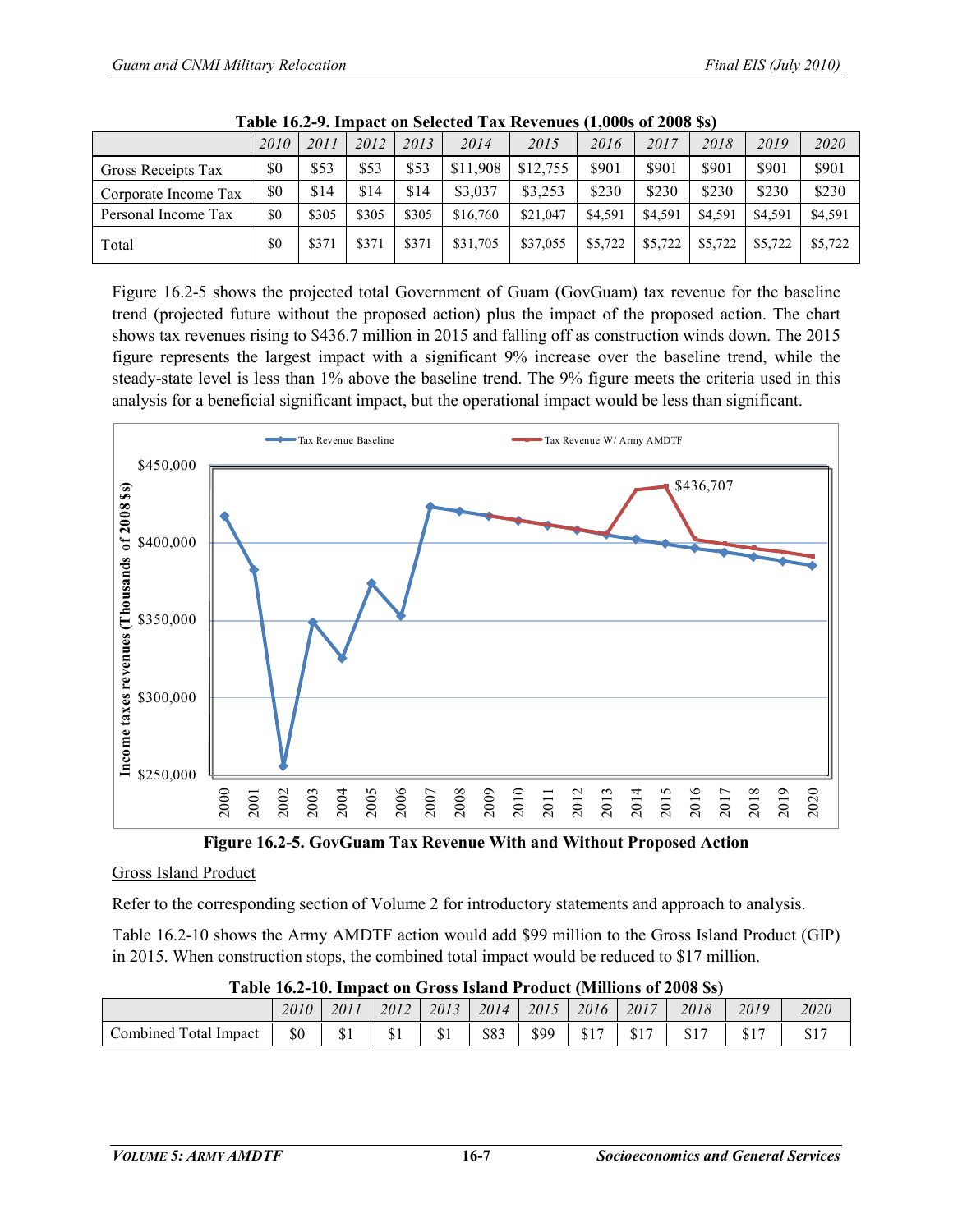Figure 16.2-6 shows the projected total GIP for the baseline trend (projected future without the proposed action) plus the total combined impact of the proposed action. The chart shows the GIP rising to \$5.5 billion in 2015. The 2015 figure represents a 2% increase over the baseline trend, while the steady-state operational level is about the same as the baseline trend.



**Figure 16.2-6. GIP (Millions of 2008 \$s) With and Without Proposed Action** 

#### Local Business Contracts

Refer to the corresponding section of Volume 2 for introductory statements and approach to analysis (including data sources).

The construction portion of this action would warrant less construction activity than the Marine Corps relocation; however, as noted therein, local businesses would still experience benefits. The operational phase for the Army AMDTF project would present far fewer opportunities than Marine Corps activities.

#### Tourism

Refer to the corresponding section of Volume 2 for introductory statements and approach to analysis (including data sources).

#### 16.2.2.3 Public Service Impacts

Refer to the corresponding section of Volume 2 for introductory statements.

#### Public Education

Refer to the corresponding section of Volume 2 for introductory statements, approach to analysis (including data sources), and analysis.

Table 16.2-11 provides an overview of the proposed action's impacts on Guam Public School System (GPSS) student populations for the action's peak year and steady-state.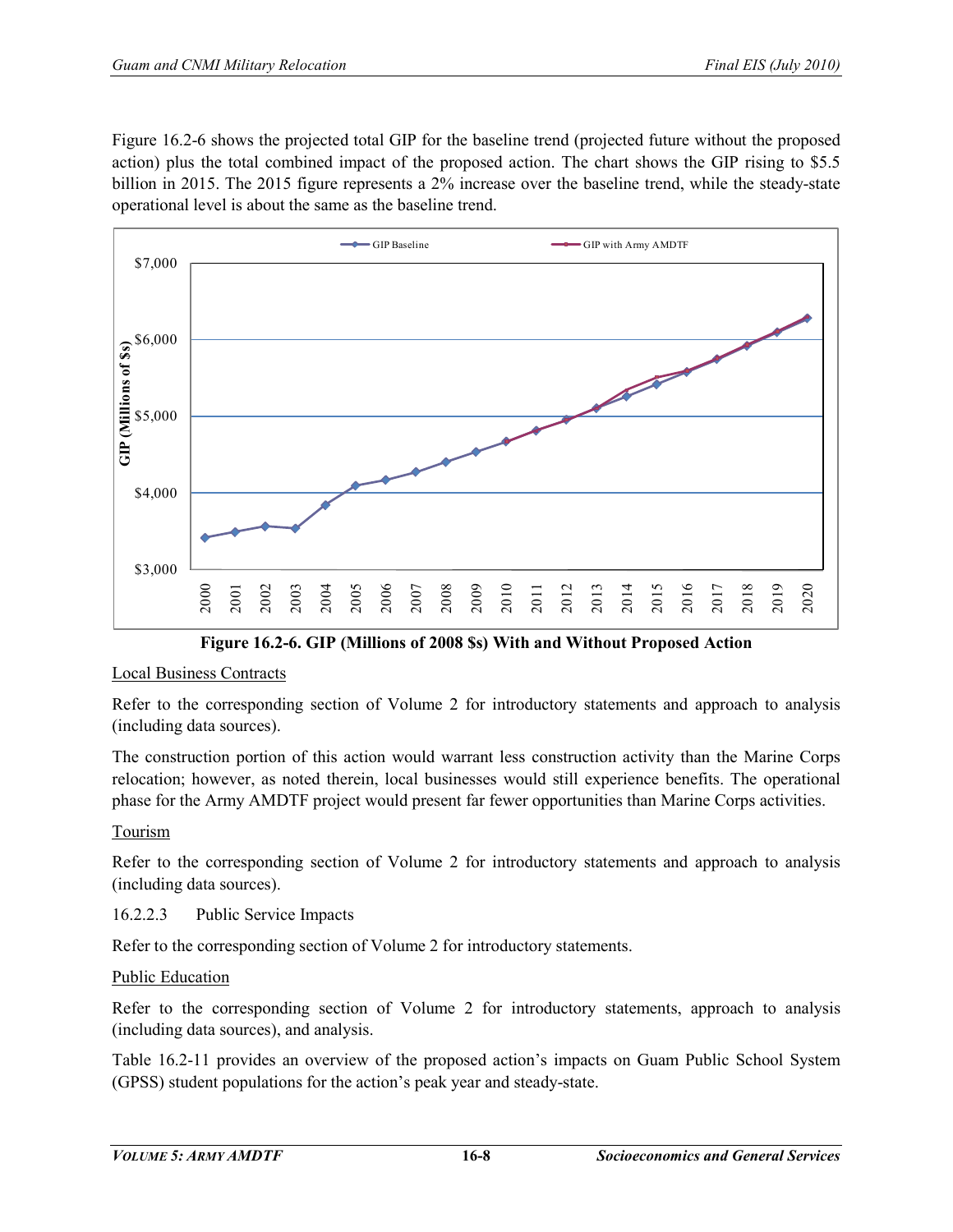Table 16.2-12 provides an overview of the proposed action's impacts on GPSS staffing for the action's peak year and steady-state. The peak requirement in 2015, when the full effects of the proposed action are added to ongoing construction, requires a 2% increase over reported baseline staffing levels for GPSS. This increase falls to less than 1% after the peaks. The analysis indicates less than significant impacts in the long term to GPSS due to the proposed action alone, except in conjunction with other aspects of the aggregate action.

| Agency                    | <i>Baseline</i><br>Service<br>Population | Peak<br>Year | Peak Year<br><b>Additional</b><br>Service<br>Population | Peak Year<br>Percentage<br>Increase | Steady Additional<br>Service<br>Population<br>(going forward) | Steady<br>Requirements<br>Percentage<br>Increase |
|---------------------------|------------------------------------------|--------------|---------------------------------------------------------|-------------------------------------|---------------------------------------------------------------|--------------------------------------------------|
| <b>GPSS</b><br>Elementary | 14,436                                   | 2015         | 316                                                     | 2%                                  | 50                                                            | $<1\%$                                           |
| <b>GPSS</b><br>Middle     | 6,887                                    | 2015         | 133                                                     | $2\%$                               | 21                                                            | $<1\%$                                           |
| GPSS High                 | 9,661                                    | 2015         | 176                                                     | 2%                                  | 28                                                            | $<1\%$                                           |

**Table 16.2-11. GPSS Student Population Impacts Summary**

|  | Table 16.2-12. Primary and Secondary Education Teacher Requirements Impacts Summary |  |  |  |
|--|-------------------------------------------------------------------------------------|--|--|--|
|--|-------------------------------------------------------------------------------------|--|--|--|

| Agency                    | <i>Baseline</i><br>Teacher<br><b>Numbers</b> | Peak<br>Year | Peak Year<br><b>Additional</b><br>Teacher<br>Requirements | Peak Year<br>Percentage<br>Increase | <b>Steady State</b><br><b>Additional Teacher</b><br>Requirements<br>(going forward) | Steady<br>Requirements<br>Percentage<br>Increase |
|---------------------------|----------------------------------------------|--------------|-----------------------------------------------------------|-------------------------------------|-------------------------------------------------------------------------------------|--------------------------------------------------|
| <b>GPSS</b><br>Elementary | 1,035                                        | 2015         | 23                                                        | $2\%$                               | 4                                                                                   | $<1\%$                                           |
| <b>GPSS</b><br>Middle     | 504                                          | 2015         | 10                                                        | $2\%$                               |                                                                                     | $<1\%$                                           |
| GPSS High                 | 514                                          | 2015         | 9                                                         | $2\%$                               |                                                                                     | $<1\%$                                           |

Table 16.2-13 and Table 16.2-14 provide overviews of the proposed action's impacts on Guam Community College (GCC) and University of Guam (UoG) student populations and non-adjunct faculty requirements for the action's peak year and steady-state. The peak requirement in 2015, when the full effects of the proposed action are added to ongoing construction, requires between a 2 and 3% increase over reported baseline staffing levels for agencies. This increase falls to less than 1% after the peak. The analysis indicates less than significant impacts in the long term to higher education agencies due to the proposed action alone, except in conjunction with other aspects of the aggregate action.

| Agency     | <i>Baseline</i><br>Service<br>Population | Peak<br>Year | Peak Year<br>Additional<br>Service<br>Population | Peak Year<br>Percentage<br>Increase | Steady Additional<br>Service Population<br>(going forward) | Steady<br>Requirements<br>Percentage<br>Increase |
|------------|------------------------------------------|--------------|--------------------------------------------------|-------------------------------------|------------------------------------------------------------|--------------------------------------------------|
| GCC        | ,806                                     | 2015         | 45                                               | $2\%$                               |                                                            | $<1\%$                                           |
| <b>UoG</b> | 3,282                                    | 2015         | 79                                               | $2\%$                               | 16                                                         | $<1\%$                                           |

**Table 16.2-13. Higher Education Student Population Impacts Summary**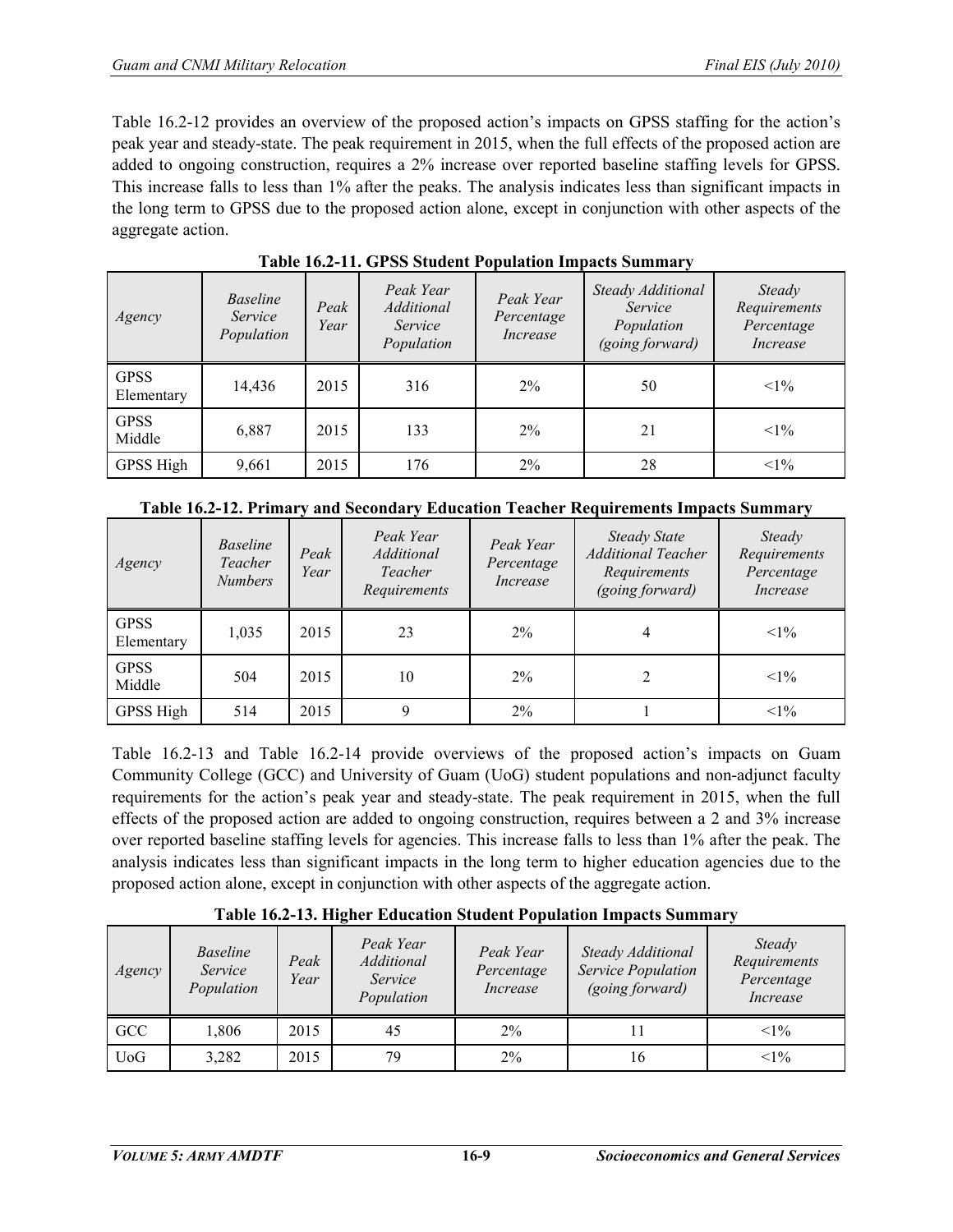| Agency     | <b>Baseline</b><br>Non-adjunct<br>Faculty<br><b>Numbers</b> | Peak<br>Year | Peak Year<br><b>Additional Non-</b><br>adjunct Faculty<br>Requirements | Peak Year<br>Percentage<br>Increase | Steady Additional<br>Non-adjunct Faculty<br>Requirements (going<br>forward) | Steady<br>Requirements<br>Percentage<br>Increase |
|------------|-------------------------------------------------------------|--------------|------------------------------------------------------------------------|-------------------------------------|-----------------------------------------------------------------------------|--------------------------------------------------|
| GCC        | 100                                                         | 2015         |                                                                        | 3%                                  |                                                                             | $<1\%$                                           |
| <b>UoG</b> | 185                                                         | 2015         |                                                                        | $2\%$                               |                                                                             | $<1\%$                                           |

**Table 16.2-14. Higher Education Faculty Requirement Impacts Summary**

# Public Health and Human Services

Refer to the corresponding section of Volume 2 for introductory statements, approach to analysis (including data sources), and qualitative analysis.

Table 16.2-15 provides an overview of the proposed action's impacts on Guam Memorial Hospital Authority (GMHA), Guam Department Public Health and Social Services (GDPHSS), Guam Department of Mental Health and Substance Abuse (GDMHSA) and Guam Department of Integrated Services for Individuals with Disabilities (GDISID) service populations for the action's peak year and steady-state.

| Agency        | <i>Baseline</i><br>Service<br>Population | Peak<br>Year | Peak Year<br>Additional<br>Service<br>Population | Peak Year<br>Percentage<br>Increase | Steady Additional<br>Service<br>Population (going<br>forward) | Steady<br>Requirements<br>Percentage<br>Increase |
|---------------|------------------------------------------|--------------|--------------------------------------------------|-------------------------------------|---------------------------------------------------------------|--------------------------------------------------|
| <b>GMHA</b>   | 160,797                                  | 2015         | 4,375                                            | 3%                                  | 264                                                           | $<1\%$                                           |
| <b>GDPHSS</b> | 65,954                                   | 2015         | 2,348                                            | 4%                                  | 807                                                           | $<1\%$                                           |
| <b>GDMHSA</b> | 65,954                                   | 2015         | 2,348                                            | $4\%$                               | 807                                                           | $<1\%$                                           |
| <b>GDISID</b> | 169,209                                  | 2015         | 6,262                                            | $4\%$                               | 2,151                                                         | $1\%$                                            |

**Table 16.2-15. Impact on Public Health and Human Services, Service Population Summary**

Table 16.2-16 provides an overview of the proposed action's impacts on various public health and human services agency staffing requirements for the action's peak year and steady-state. The peak requirement in 2015, when the full effects of the proposed action are added to ongoing construction, requires between a 3% and 4.5% increase over reported baseline staffing levels for agencies. This increase falls to less than 1% for most agencies after the peak. The analysis indicates less than significant impacts to public health and human services agencies in the long term due to the proposed action alone, except in conjunction with other aspects of the aggregate action.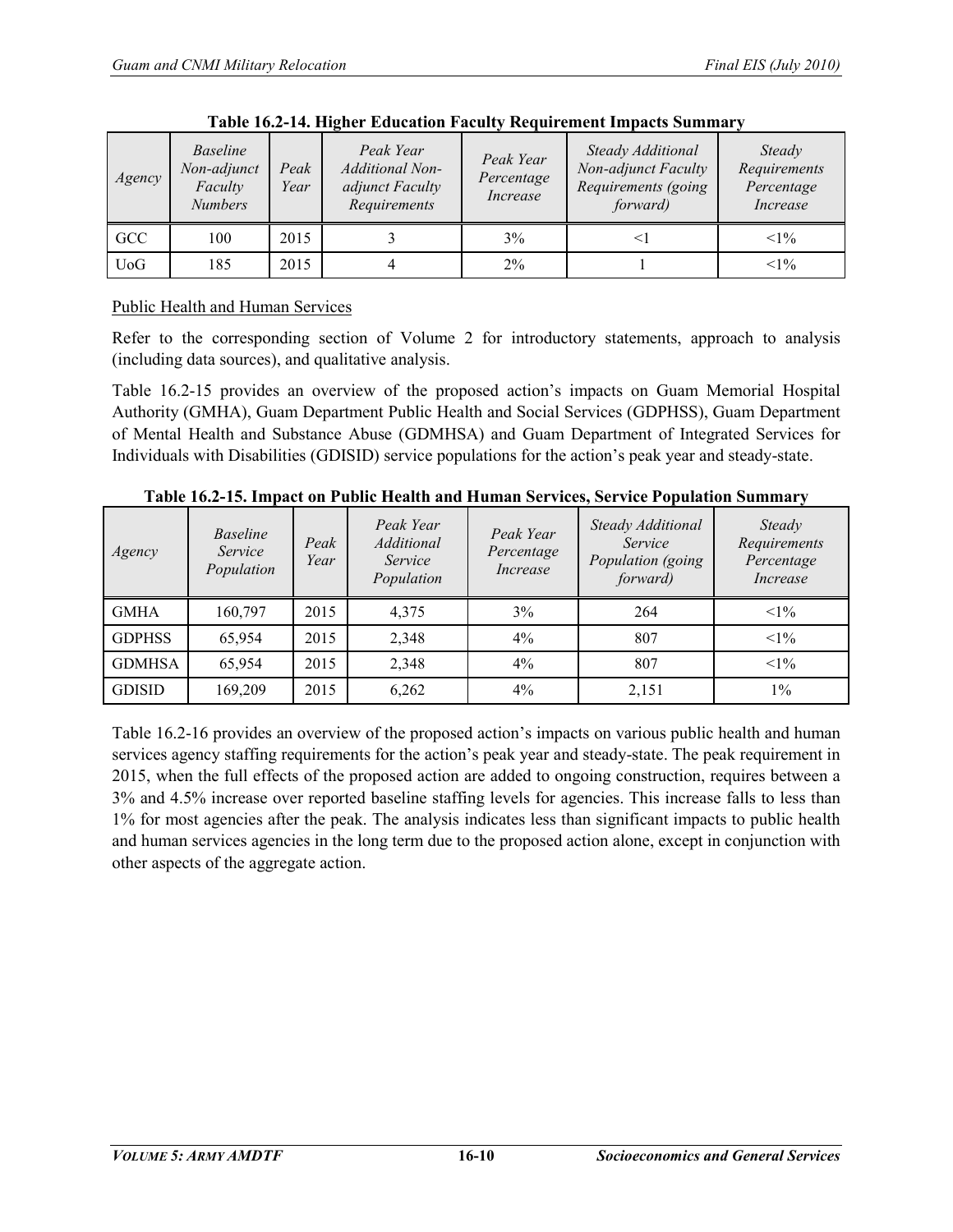| Agency and Staffing<br><i>Type</i>                                                                           | <b>Baseline</b><br>Staffing<br><b>Numbers</b> | Peak<br>Year | Peak Year<br>Additional<br><b>Staffing</b><br>Requirements | Peak Year<br>Percentage<br><i>Increase</i> | Steady<br>Additional<br>Staffing<br>Requirements<br>(going forward) | <b>Steady Staffing</b><br>Requirements<br>Percentage<br><i>Increase</i> |
|--------------------------------------------------------------------------------------------------------------|-----------------------------------------------|--------------|------------------------------------------------------------|--------------------------------------------|---------------------------------------------------------------------|-------------------------------------------------------------------------|
| <b>GMHA Physicians</b>                                                                                       | 57                                            | 2015         | $\overline{2}$                                             | 3.5%                                       | $\leq$ 1                                                            | $<1\%$                                                                  |
| <b>GMHA</b> Nurses and<br>Allied Health<br>Professionals                                                     | 355                                           | 2015         | 10                                                         | 3%                                         | 1                                                                   | $<1\%$                                                                  |
| <b>GDPHSS</b> - Primary<br>Care Medical<br>Providers and<br>Nursing Staff                                    | 44                                            | 2015         | $\overline{2}$                                             | 4.5%                                       | <1                                                                  | $1\%$                                                                   |
| GDPHSS - Bureau<br>of Communicable<br>Disease Control<br>Communicable<br>Disease Prevention<br>Professionals | 33                                            | 2015         | 1                                                          | 3%                                         | <1                                                                  | $1\%$                                                                   |
| GDPHSS - Bureau<br>of Family Health and<br><b>Nursing Services</b><br><b>Nurses</b>                          | 22                                            | 2015         | 1                                                          | 4.5%                                       | <1                                                                  | $1\%$                                                                   |
| GDMHSA - Mental<br><b>Health Professionals</b>                                                               | 130                                           | 2015         | 5                                                          | 4%                                         | $\overline{2}$                                                      | 1.5%                                                                    |
| <b>GDISID</b> Social<br>Workers and<br>Counselors                                                            | 14                                            | 2015         | 1                                                          | 3.5%                                       | <1                                                                  | $1\%$                                                                   |

**Table 16.2-16. Public Health and Human Services Impact Summary**

# Public Safety Services

Refer to the corresponding section of Volume 2 for introductory statements, approach to analysis (including data sources) and qualitative analysis.

Table 16.2-17 provides an overview of the proposed action's impacts on the Guam Police Department (GPD), Guam Fire Department (GFD), Guam Department of Corrections (GDoC), and Guam Department of Youth Affairs (GDYA) service populations for the action's peak year and steady-state.

| Agency      | <i>Baseline</i><br>Service<br>Population | Peak<br>Year | Peak Year<br>Additional<br>Service<br>Population | Peak Year<br>Percentage<br>Increase | Steady Additional<br>Service Population<br>(going forward) | Steady<br>Requirements<br>Percentage<br>Increase |
|-------------|------------------------------------------|--------------|--------------------------------------------------|-------------------------------------|------------------------------------------------------------|--------------------------------------------------|
| <b>GPD</b>  | 160,797                                  | 2015         | 6,262                                            | 4%                                  | 2,151                                                      | $1\%$                                            |
| <b>GFD</b>  | 175,877                                  | 2015         | 5,232                                            | 3%                                  | 571                                                        | $<1\%$                                           |
| <b>GDoC</b> | 1,035                                    | 2015         | 23                                               | 2%                                  |                                                            | $<1\%$                                           |
| <b>GDYA</b> | 39,813                                   | 2015         | 1,922                                            | $5\%$                               | 1,105                                                      | 3%                                               |

**Table 16.2-17. Impact on Public Safety Service Population Summary**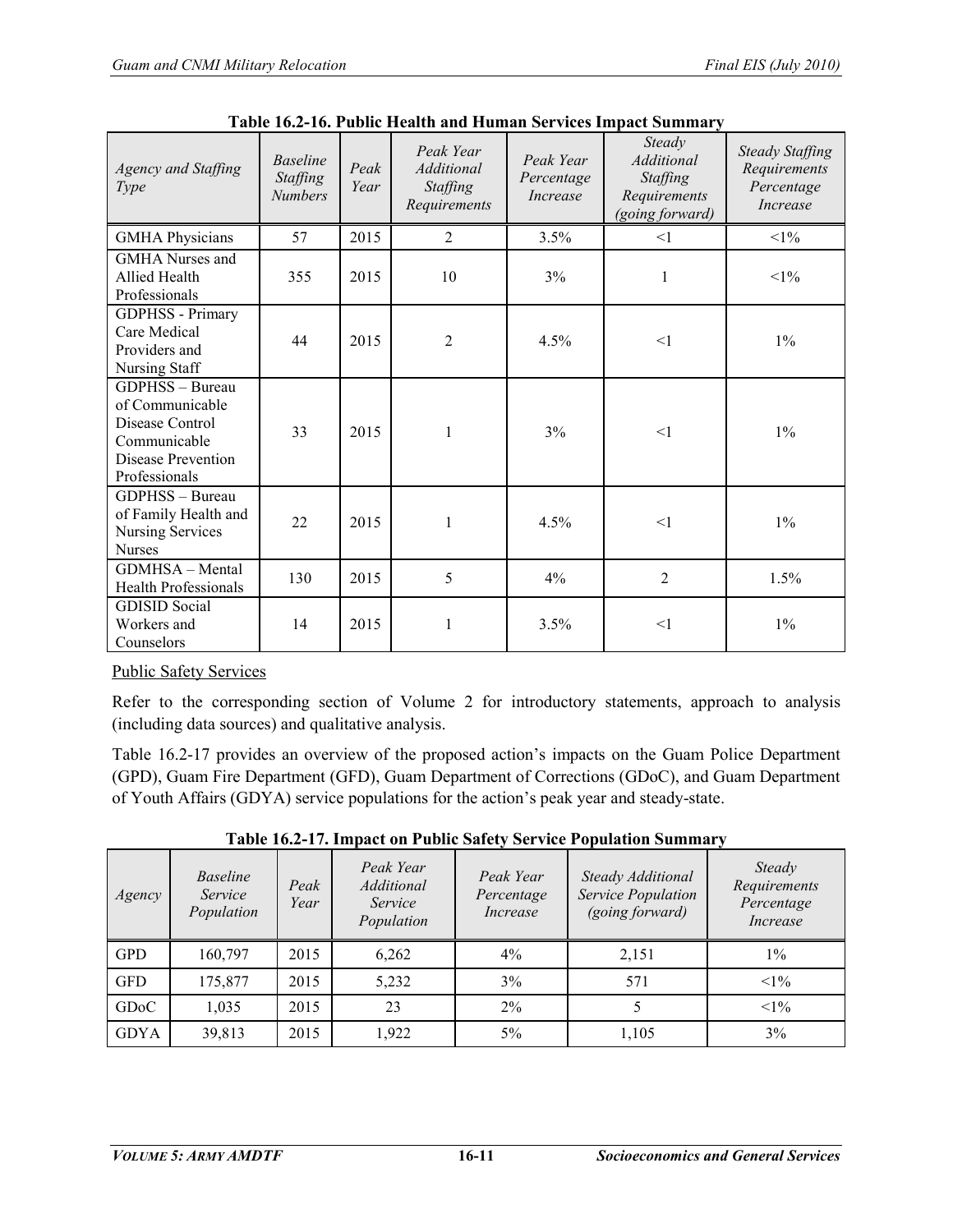Table 16.2-18 provides an overview of the proposed action's impacts on various public safety services agency staffing requirements for the action's peak year and steady-state. The peak requirement in 2015, when the full effects of the proposed action are added to ongoing construction, requires between a 2% and 5% increase over reported baseline staffing levels for agencies. This increase falls to less than 1% for most agencies after the peak. The analysis indicates less than significant impacts to public safety agencies in the long term, due to the proposed action alone, except in conjunction with other aspects of the aggregate action.

| Agency and<br>Staffing Type                      | <b>Baseline</b><br>Staffing<br><b>Numbers</b> | Peak<br>Year | Peak Year<br><i>Additional</i><br><b>Staffing</b><br>Requirements | Peak Year<br>Percentage<br>Increase | Steady Additional<br>Staffing<br>Requirements<br>(going forward) | <b>Steady Staffing</b><br>Requirements<br>Percentage<br>Increase |
|--------------------------------------------------|-----------------------------------------------|--------------|-------------------------------------------------------------------|-------------------------------------|------------------------------------------------------------------|------------------------------------------------------------------|
| GPD - Police<br><b>Officers</b>                  | 309                                           | 2015         | 11                                                                | 3.5%                                | 4                                                                | $1\%$                                                            |
| $GFD -$<br>Firefighters                          | 190                                           | 2015         | 6                                                                 | $3\%$                               |                                                                  | $<1\%$                                                           |
| $GDoC -$<br>Custody and<br>Security<br>Personnel | 188                                           | 2015         | 4                                                                 | $2\%$                               |                                                                  | $<1\%$                                                           |
| $GDYA - Youth$<br>Service<br>Professionals       | 79                                            | 2015         | 4                                                                 | $5\%$                               | $\overline{2}$                                                   | 2.5%                                                             |

**Table 16.2-18. Public Safety Services Staffing Impacts Summary**

# Other Selected General Services

Refer to the corresponding section of Volume 2 for introductory statements, approach to analysis (including data sources) and qualitative analysis.

Table 16.2-19 provides an overview of the proposed action's impacts on Guam Department of Parks and Recreation (GDPR), Guam Public Library System (GPLS), and Guam Judiciary key staffing requirements for the action's peak year and steady-state.

|                                                       | <b>Baseline</b><br>Service<br>Population<br><b>Numbers</b> | Peak<br>Year | Peak Year<br>Additional<br>Service<br>Population | Peak Year<br>Percentage<br>Increase | Steady Additional<br>Service<br>Population<br>Numbers (going<br>forward) | <b>Steady Service</b><br>Population<br>Percentage<br>Increase |
|-------------------------------------------------------|------------------------------------------------------------|--------------|--------------------------------------------------|-------------------------------------|--------------------------------------------------------------------------|---------------------------------------------------------------|
| GDPR, GPLS,<br>and Judiciary<br>Service<br>Population | 160,797                                                    | 2015         | 6,262                                            | $4\%$                               | 2,151                                                                    | $1\%$                                                         |

**Table 16.2-19. Impact on Other Selected General Service Agency Service Population** 

Table 16.2-20 provides an overview of the proposed action's impacts on GDPR, GPLS and Guam Judiciary key staffing requirements for the action's peak year and steady-state. The peak requirement in 2015, when the full effects of the proposed action are added to ongoing construction, requires between a 3% and 3.5% increase over reported baseline staffing levels for agencies. This increase falls to 1% after the peak. The analysis indicates less than significant impacts in the long term to these agencies due to the proposed action alone, except in conjunction with other aspects of the aggregate action.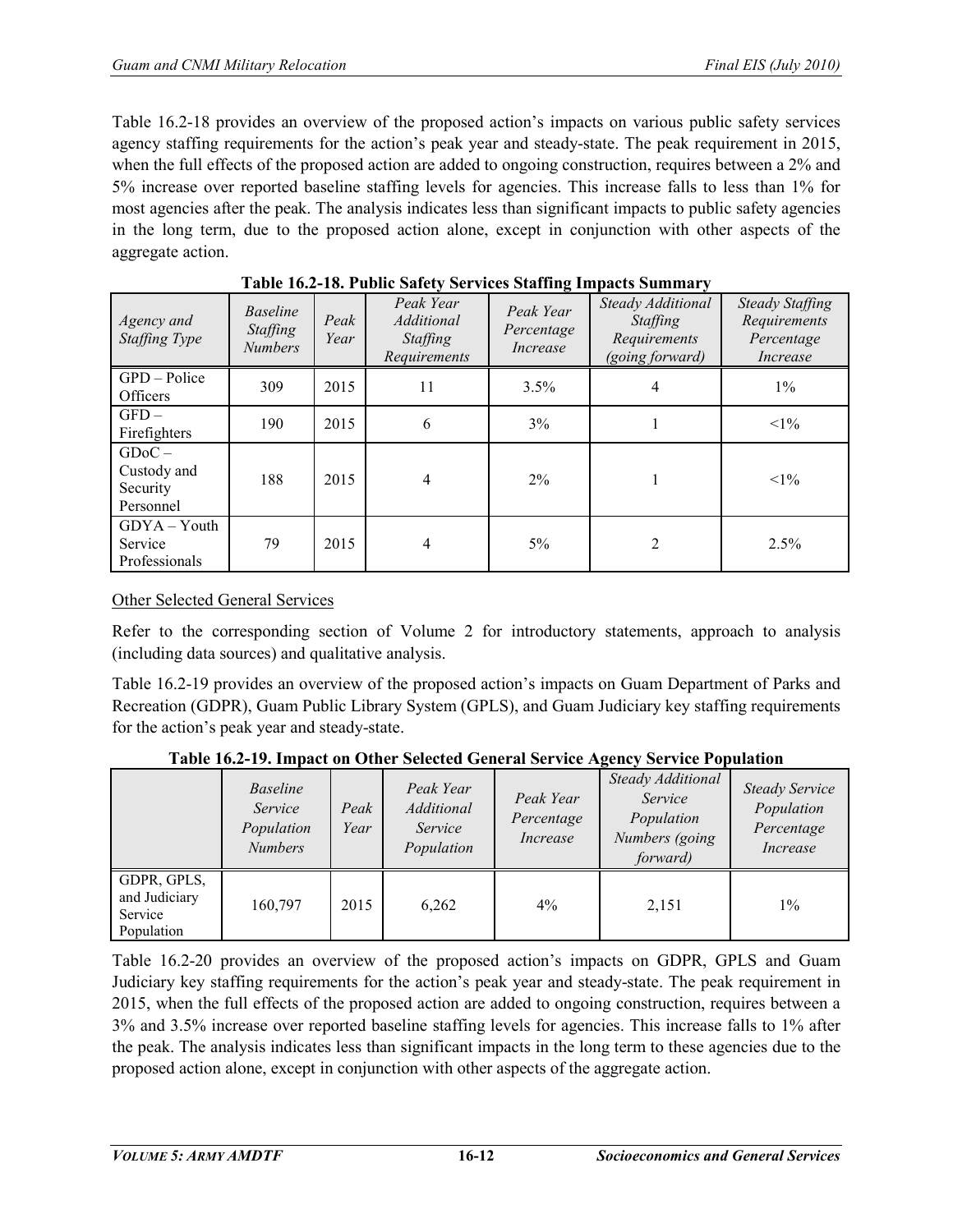| Agency and<br>Staffing Type | <b>Baseline</b><br>Key<br>Staffing<br><b>Numbers</b> | Peak<br>Year | Peak Year<br>Additional Key<br><b>Staffing</b><br>Requirements | Peak Year<br>Percentage<br>Increase | $1000$ $100$ $100$ $1000$ $1000$ $1000$ $1000$ $1000$ $1000$ $1000$ $1000$ $1000$ $1000$<br>Steady Additional<br>Key Staffing<br>Requirements<br>(going forward) | Steady<br>Requirements<br>Percentage<br>Increase |  |
|-----------------------------|------------------------------------------------------|--------------|----------------------------------------------------------------|-------------------------------------|------------------------------------------------------------------------------------------------------------------------------------------------------------------|--------------------------------------------------|--|
| $GDPR -$<br>General Staff   | 90                                                   | 2015         |                                                                | 3%                                  |                                                                                                                                                                  | $1\%$                                            |  |
| $GPLS -$<br>General Staff   | 28                                                   | 2015         |                                                                | 3.5%                                | $\leq$ 1                                                                                                                                                         | $1\%$                                            |  |
| Judiciary $-$<br>Judges     | 6                                                    | 2015         | $\leq$ 1                                                       | 3%                                  | ≤Ι                                                                                                                                                               | $1\%$                                            |  |

**Table 16.2-20. Other Selected General Service Agency Impacts Summary**

## Growth Permitting and Regulatory Agencies

Refer to the corresponding section of Volume 2 for introductory statements, approach to analysis (including data sources), and qualitative analysis.

Table 16.2-21 shows the estimated number of key professional staff required due to the proposed action. The peak requirement in 2014, when the full effects of the proposed action are added to ongoing construction, is up to 4.1% greater than reported baseline staffing levels for most agencies listed below. However, reflecting small baseline levels, even the small numbers below would represent a 20% increase for the Coastal Management Program (CMP) and 13% increase for Guam Department of Land Management (GDLM) at peak, and an even more sizeable 76% increase for the Alien Labor Processing and Certification Division (ALPCD). Starting in 2017 the required staffing levels would be up to 3% greater than baseline levels for most agencies, but still 8% for CMP and 10% for GDLM. Although the percentages vary by agency, the overall assessment will be one of less than significant impacts for the proposed action alone, except in conjunction with other aspects of the aggregate action.

|                                                                        | 2010 | 2011 | 2012 | 2013 | 2014 | 2015 | 2016 | 2017 | 2018 | 2019 | 2020 |
|------------------------------------------------------------------------|------|------|------|------|------|------|------|------|------|------|------|
| Guam Department of Public<br>Works (GDPW) Permitting Staff             | 0.0  | 0.0  | 0.0  | 0.5  | 0.8  | 0.2  | 0.0  | 0.0  | 0.0  | 0.0  | 0.0  |
| Guam Department of Land<br>Management (GDLM)<br>Permitting Staff       | 0.9  | 0.9  | 1.1  | 1.2  | 1.0  | 0.0  | 0.0  | 0.0  | 0.0  | 0.0  | 0.0  |
| <b>Guam Environmental Protection</b><br>Agency (GEPA) Permitting Staff | 0.0  | 0.0  | 0.0  | 2.0  | 3.1  | 0.8  | 0.1  | 0.1  | 0.1  | 0.1  | 0.1  |
| <b>CMP</b> Permitting Staff                                            | 0.0  | 0.0  | 0.0  | 0.9  | 1.1  | 0.7  | 0.3  | 0.3  | 0.3  | 0.3  | 0.3  |
| Guam Power Authority (GPA)<br>Permitting Staff                         | 0.0  | 0.0  | 0.0  | 0.2  | 0.2  | 0.0  | 0.0  | 0.0  | 0.0  | 0.0  | 0.0  |
| Guam Waterworks Authority<br>(GWA) Permitting Staff                    | 0.0  | 0.0  | 0.0  | 0.6  | 0.8  | 0.0  | 0.0  | 0.0  | 0.0  | 0.0  | 0.0  |
| <b>GFD</b> Permitting Staff                                            | 0.0  | 0.0  | 0.0  | 0.2  | 0.3  | 0.1  | 0.1  | 0.1  | 0.1  | 0.1  | 0.1  |
| <b>GDPHSS - DEH Permitting Staff</b>                                   | 0.0  | 0.0  | 0.0  | 0.0  | 0.3  | 0.4  | 0.1  | 0.1  | 0.1  | 0.1  | 0.1  |
| GDPR - HPO Permitting Staff*                                           | 0.0  | 0.1  | 0.1  | 0.1  | 0.2  | 0.1  | 0.0  | 0.0  | 0.0  | 0.0  | 0.0  |
| GDoL - ALPCD Permitting Staff                                          | 0.0  | 0.0  | 0.0  | 0.0  | 3.8  | 0.0  | 0.0  | 0.0  | 0.0  | 0.0  | 0.0  |

|  | Table 16.2-21. Additional Growth Permitting Staff Required |  |  |
|--|------------------------------------------------------------|--|--|
|  |                                                            |  |  |

*Note:* Numbers show combined total impact.

\* The Programmatic Agreement (further described in the Cultural Resources chapter) helps the HPO with staffing issues by streamlining the Section 106 process. Because staffing requirements to meet federal regulations will be reduced by this agreement, freeing up current staff to work on non-federal projects, the staffing requirements noted in this table may not be as high.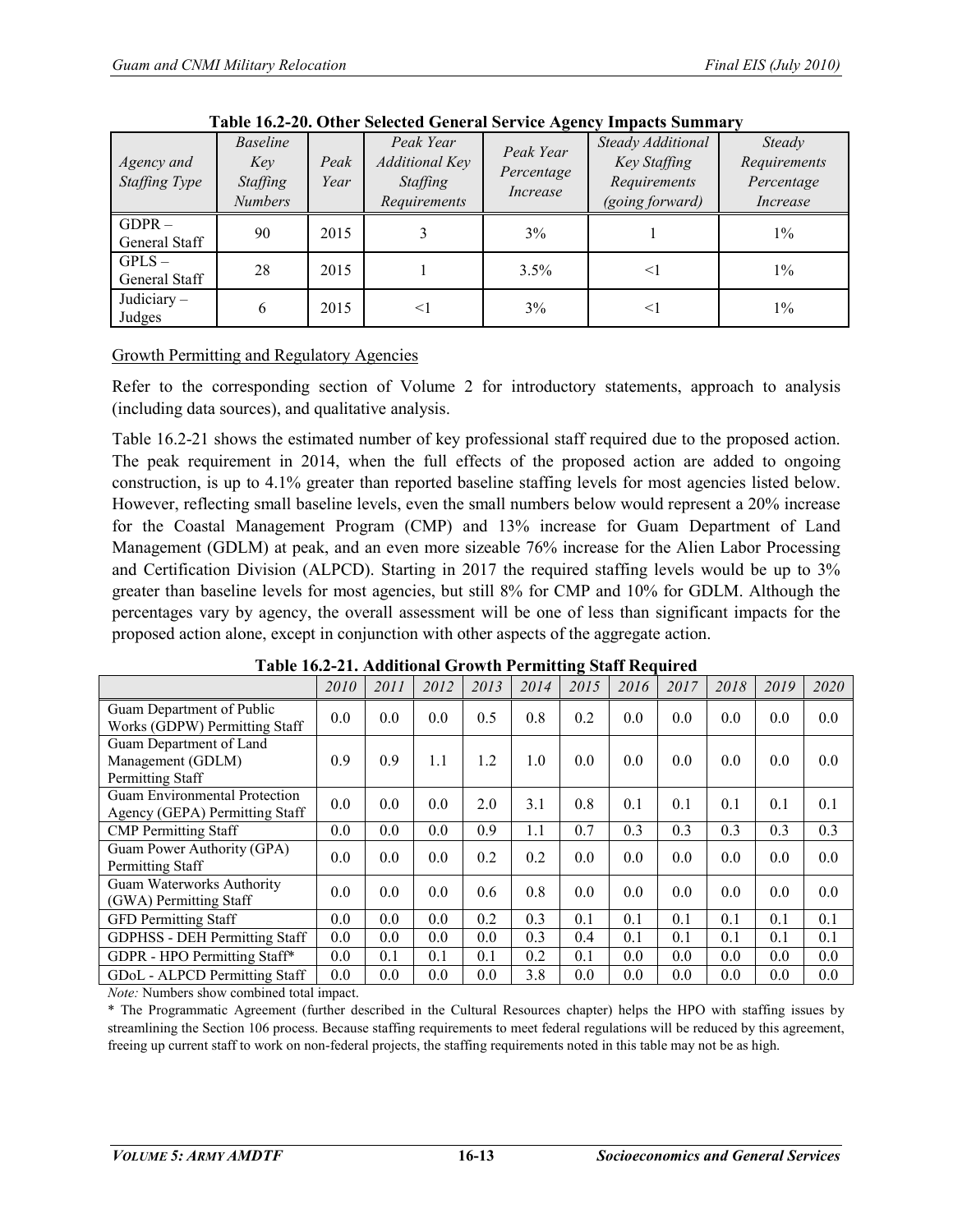#### 16.2.2.4 Sociocultural Impacts

Refer to the corresponding section of Volume 2 for introductory statements. Most sociocultural impacts are due to the overall aggregate effect of the proposed action, not the unique attributes of any particular service (i.e., Marines, Navy, or Army).

Crime and Serious Social Disorder

Refer to the corresponding section of Volume 2.

Political and Chamorro Issues

Refer to the corresponding section of Volume 2.

Community Cohesion

Refer to the corresponding section of Volume 2.

#### **16.2.3 No-Action Alternative**

The no-action alternative assumes that all parts of the aggregate action, not just the proposed action covered in this volume, would not occur. Therefore, the no action conclusions given below are identical to those in Volume 2 for the Marine Corps Relocation – Guam and in Volume 7 for the aggregate action. The references below to substantial impacts with the proposed action would in fact apply more to those volumes than to this Volume 5.

Unlike physical resources, socioeconomic systems do not remain completely at baseline conditions if a proposed action is not implemented. Economies and population levels change due to other reasons as well. The various foregoing exhibits showing baseline trends for economic and demographic variables indicate long-term trends expected to continue without the proposed action, and Volume 7 will list a number of specific socioeconomic changes expected to occur independent of the proposed action. Furthermore, the announcement of the proposed action has already had socioeconomic consequences, such that a decision not to follow through on the military buildup would have short-term effects associated with a reversal of those existing consequences.

#### 16.2.3.1 Population/Economic Impacts

In the short term, a decision not to implement the proposed action would deflate any current speculative activity attributable the proposed action. Real estate values in particular would likely drop, hurting investors but increasing the affordability of housing. The contrast between the business community's expectations and a negative Record of Decision would likely produce a period of pessimism about Guam's economic future, especially if the national and international economic situation is weak.

In the long-term, the island's prospects would remain linked to international economic conditions and the health of its tourism industry. Conceivably, a smaller military profile might remove some barriers to growing the potential Chinese tourism market. Growth would resume, though probably with the same volatility experienced in recent decades.

#### 16.2.3.2 Public Service Impacts

In the case of the no-action alternative, the specific agencies discussed earlier in this chapter would not face the listed pressures to expand professional staffing, and agencies involved in planning and regulating growth would not experience such a sharp increase in workload. Although this was not specifically covered in the analysis, it may also be noted that agencies that are required to implement major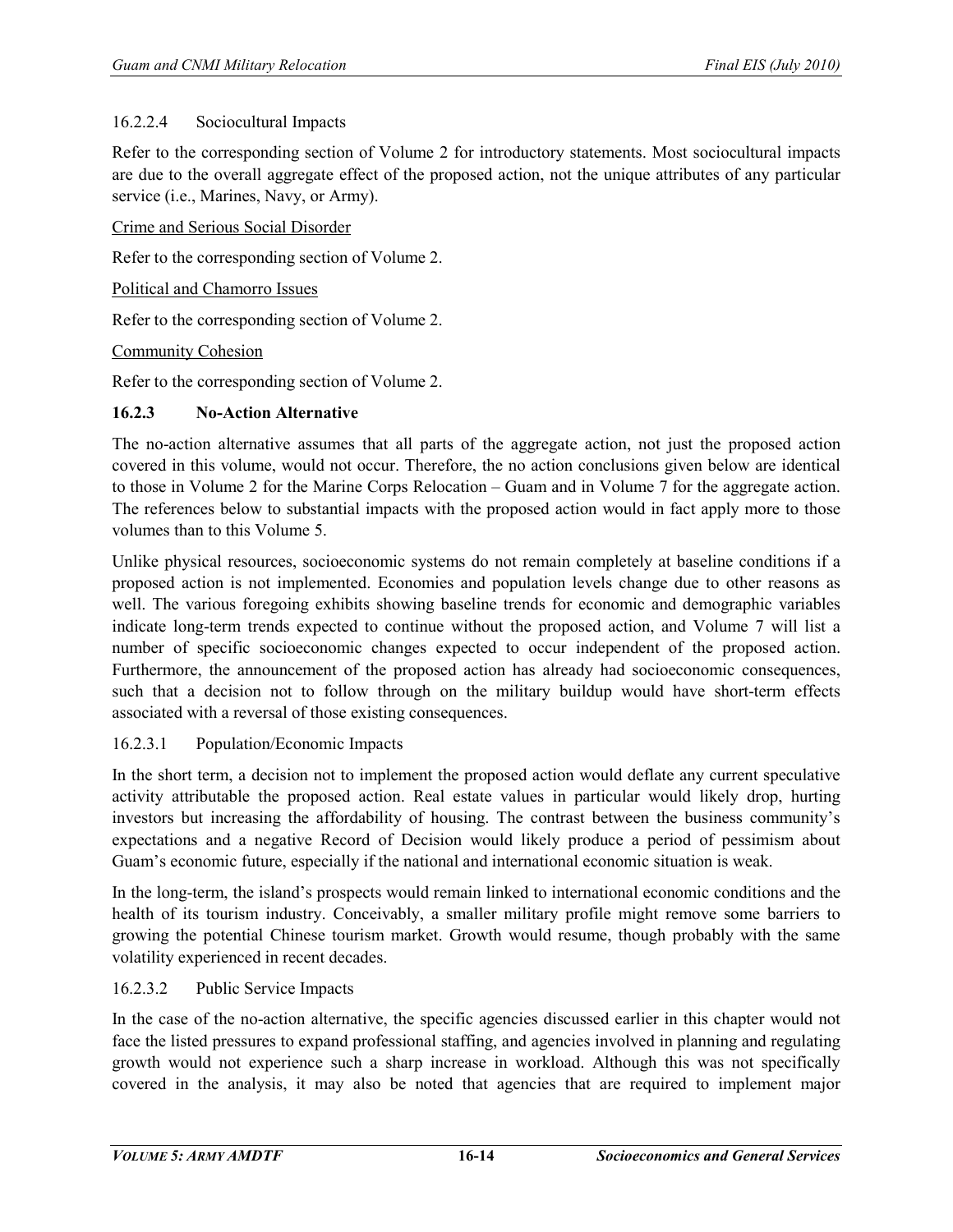infrastructure developments, such as the ports and highways, would have more time to implement longterm plans rather than having to achieve much of their objectives over the next few years.

At the broader level, the no-action alternative and the elimination of prospective long-term revenues expected from the proposed action would leave GovGuam agencies in the difficult financial condition described in Volume 2. At least for the foreseeable future, this would adversely impact the various service agencies because of budget cuts, and would probably represent an important overall consequence for GovGuam.

## 16.2.3.3 Sociocultural Impacts

To the extent that Guam experiences job losses, crime rates may rise in the short term. The political attention given to some contentious issues linked to public perceptions and concerns of the proposed action would likely recede. Military-civilian relations would likely remain at the current generally positive level.

The incentive for increased in-migration from the Freely Associated States of Micronesia (FAS) would decrease, reducing sociocultural issues associated with assimilating that population. However, the current incentives for providing support for those populations, both on Guam and the Micronesian states themselves, would also be lessened, with detrimental implications for those populations.

## **16.2.4 Summary of Impacts**

Socioeconomic impacts are anticipated to be largely islandwide in nature with little difference in effects among the various alternatives. The impacts in this chapter are calculated under a scenario that assumes there would be no constraints (blockages) to the rapid development of spin-off private-sector economic activity driven by the military construction and permanent military operational stages. Most impacts are characterized by a burst of activity and impacts in the 2013-2014 timeframe, followed by relatively much lower impacts when only permanent personnel are present.

#### 16.2.4.1 Population Impacts

Including active-duty Army personnel and dependents (about 1,580 people), the proposed action would add nearly 6,300 residents to Guam's population in peak year 2015 and a subsequent more stable estimated 2,150 residents in the following years.

Population increases are considered to be inherently mixed (both beneficial and adverse), because population growth fuels economic expansion, but sudden growth also strains government services and the social fabric.

#### 16.2.4.2 Economic Impacts

Most long-term economic benefits would be beneficial though less than significiant. The construction activity for the Army AMDTF would contribute to economic expansion, but also to substantial growing pains related to rapid population influx and public service agency impacts.

Including all the spin-off activity, the proposed action would provide jobs for about 3,800 civilian workers at the 2015 peak and about 550 on a more permanent basis. Guam residents are estimated to capture about 230 of the direct on-site construction jobs for Army AMDTF facilities at the 2015 peak, as well as 360 spin-off jobs that year and a more permanent 250 jobs a few years thereafter.

Standard of living impacts from the proposed action would be small, and some households would benefit from rising wages during the construction period, enough to slow deterioration of purchasing power overtime.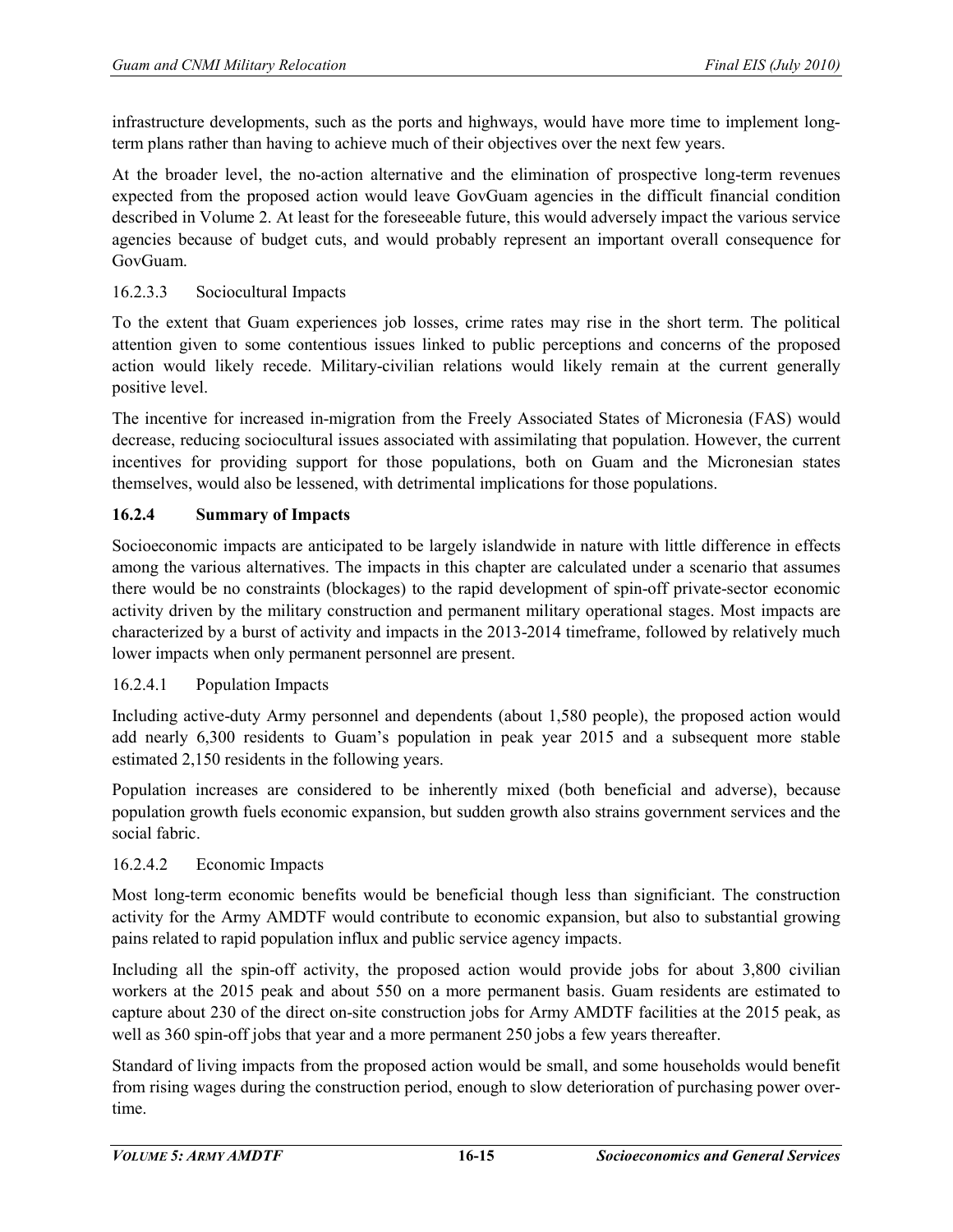Civilian housing unit demand would peak at about 920 units in 2015, falling to about 150 units for the steady-state phase.

Although a more detailed fiscal impact assessment will be done by GovGuam using output from this EIS, preliminary estimates in this chapter suggest revenues from the three most important tax sources – gross receipts, corporate income, and personal income – would exceed \$37 million in peak year 2015 and stabilize at about \$5.7 million thereafter.

While Guam construction businesses would be expected to benefit from various opportunities, including military set-asides, there would likely be negligible impacts on tourism from the proposed action alone.

Guam's GIP would increase by \$99 million (2008 dollars) in peak year 2015 and by nearly \$17 million a year from 2016 on.

#### 16.2.4.3 Public Service Impacts

GovGuam's public service agencies would need to make only minor staffing increases to serve new population associated with the proposed action alone, though the impacts would be more notable during the construction timeframe. Most of these agencies would need to expand their services and staff slightly during the 2014-2015 peak (raising serious issues of availability of qualified workers), then cut them back as construction ends.

For public education services, the GPSS, GCC, and UoG together would need to hire a combined 49 teachers/faculty for the year 2015, falling to a combined eight after construction ends.

For health and human services, this chapter considered impacts on various aspects of the GMHA, GDPHSS, GDMHSA, and the GDISID. These agencies would need a combined 22 new key professional workers by 2015, dropping to a combined four for the next year and on.

Public safety agencies; Police, Fire, Corrections, and Youth Affairs, would require a combined 25 key professionals in 2015, falling to a combined seven for the next year and on.

Other selected general service agencies; Parks and Recreation, Libraries, and the Judiciary, would require a combined four key professionals in 2015, falling to a combined number of just two after construction ends.

Other agencies deal with permitting and regulating growth; they are affected more by the initial requests for permits then subsequent inspections and monitoring. Development permitting agencies on Guam would experience very low increases in demands for their services because the amount of housing and commercial space needed to serve this small population and employment increment would be below the existing stock of vacancies. That is, vacancies would absorb most of the demand, so that further new construction and the need for development permitting services would be minimal. GDLM, Guam Environmental Protection Agency, and the ALPCD would be the only agencies whose increased workloads would peak at more than one FTE (about one, three, and four, respectively).

#### 16.2.4.4 Sociocultural Impacts

The limited construction activity and operational aspects related to this proposed action likely would not impact the local community. In terms of assessing the possible impact of the operational phase of the component, sociocultural impacts would likely mirror those that accompany the proposed action described in Volume 2.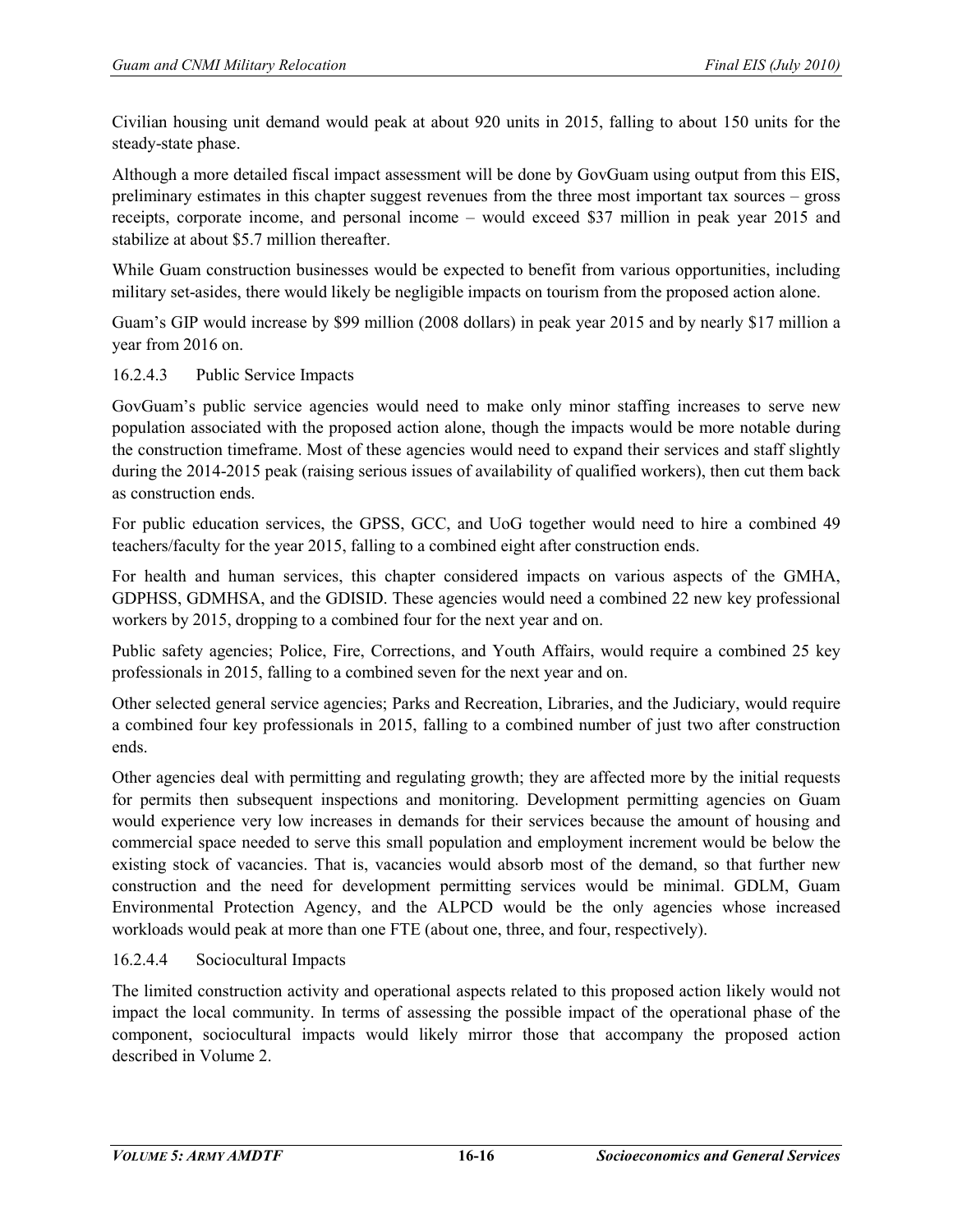Г

٦

Table 16.2-22 summarizes the potential socioeconomics impacts of the Army AMDTF proposed actions.

#### **Table 16.2-22. Summary of Impacts of Army AMDTF Proposed Actions**

| Summary of Impacts                                                                                                                                                                                                                                                                                                                                                                                                                                                                                                                                                                                                                                                                                                                                                                        |
|-------------------------------------------------------------------------------------------------------------------------------------------------------------------------------------------------------------------------------------------------------------------------------------------------------------------------------------------------------------------------------------------------------------------------------------------------------------------------------------------------------------------------------------------------------------------------------------------------------------------------------------------------------------------------------------------------------------------------------------------------------------------------------------------|
| <b>Construction</b>                                                                                                                                                                                                                                                                                                                                                                                                                                                                                                                                                                                                                                                                                                                                                                       |
| Population Impacts                                                                                                                                                                                                                                                                                                                                                                                                                                                                                                                                                                                                                                                                                                                                                                        |
| Significant impact due to increase of about 6,300 in Guam's population during the construction phase                                                                                                                                                                                                                                                                                                                                                                                                                                                                                                                                                                                                                                                                                      |
| Economic Impacts<br>Beneficial impact due to economic expansion fueled by increased population<br>$\bullet$<br>Beneficial impacts to civilian labor force demand due to provision of construction-related jobs on Guam<br>$\bullet$<br>Beneficial impacts to civilian labor force incomes due to infusion of income into the Guam economy<br>$\bullet$<br>Beneficial impacts due to increase in local government revenue<br>$\bullet$<br>Beneficial impacts to Gross Island Product due to increased GIP during the construction phase.<br>$\bullet$<br>Beneficial impacts to local business opportunities due to increased military service contract opportunities<br>$\bullet$<br>for local Guam businesses. No impacts to tourism<br>No impacts to the standard of living<br>$\bullet$ |
| Public Service Impacts                                                                                                                                                                                                                                                                                                                                                                                                                                                                                                                                                                                                                                                                                                                                                                    |
| Significant impacts to public service agencies, most of which would need to expand their services and staff<br>$\bullet$<br>over 2% of the current reported baseline numbers during the 2014-2015 peak (raising issues of availability<br>of qualified workers), then cut them back as construction ends.                                                                                                                                                                                                                                                                                                                                                                                                                                                                                 |
| Less than significant construction-related adverse impacts to growth permitting and regulatory agencies                                                                                                                                                                                                                                                                                                                                                                                                                                                                                                                                                                                                                                                                                   |

due to difficulty in meeting fluctuating staffing requirements with an existing environment of staffing and budget shortfalls and recruitment complications.

Sociocultural Impacts

- No impacts to community cohesion
- No impacts to political and chamorro issues
- No impacts to crime and social order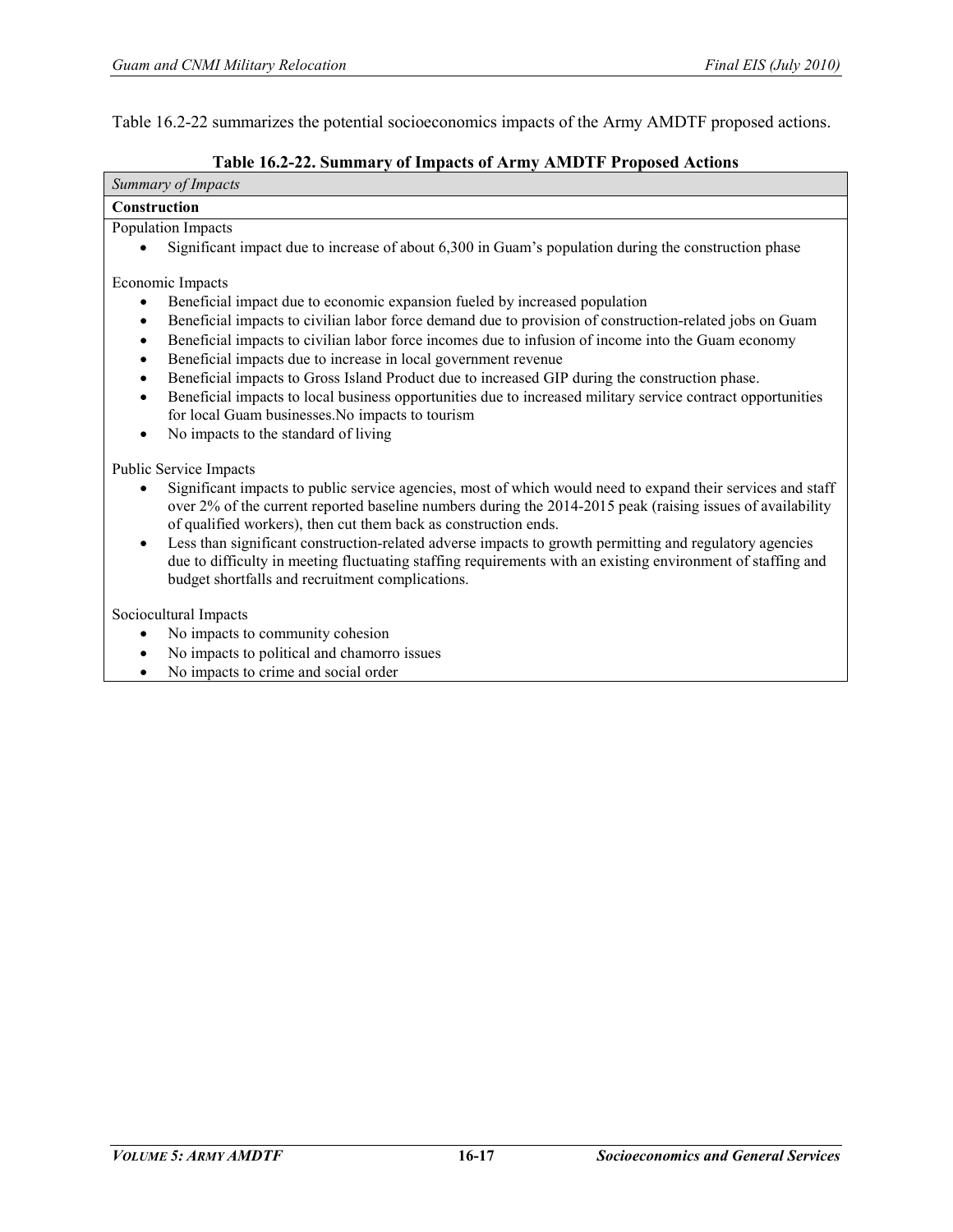#### **Table 16.2-22. Summary of Impacts of Army AMDTF Proposed Actions**

| Summary of Impacts                                                                                                                                                                                                                                                                                                                                                                                                                                                                                                                                                                                                                                      |
|---------------------------------------------------------------------------------------------------------------------------------------------------------------------------------------------------------------------------------------------------------------------------------------------------------------------------------------------------------------------------------------------------------------------------------------------------------------------------------------------------------------------------------------------------------------------------------------------------------------------------------------------------------|
| Operation                                                                                                                                                                                                                                                                                                                                                                                                                                                                                                                                                                                                                                               |
| Population Impacts<br>Less than significant impact due to steady addition of about 2,150 in Guam's population during the<br>operations phase                                                                                                                                                                                                                                                                                                                                                                                                                                                                                                            |
| Economic Impacts                                                                                                                                                                                                                                                                                                                                                                                                                                                                                                                                                                                                                                        |
| Less than significant beneficial impact due to economic expansion fueled by increased population<br>$\bullet$<br>Less than significant beneficial impacts to civilian labor force demand due to operations related jobs on<br>$\bullet$<br>Guam<br>Less than significant beneficial impacts to civilian labor force incomes due to infusion of income into the<br>$\bullet$                                                                                                                                                                                                                                                                             |
| Guam economy<br>Less than significant beneficial impacts due to increase in local government revenue<br>$\bullet$<br>Less than significant beneficial impact to Gross Island Product due to increased GIP during the operations<br>$\bullet$<br>phase                                                                                                                                                                                                                                                                                                                                                                                                   |
| Less than significant beneficial impacts to local business opportunities due to increased military service<br>$\bullet$<br>contract opportunities for local Guam businesses No impacts to tourism<br>Less than significant direct and indirect impact of demand for civilian housing units peaking with<br>$\bullet$<br>permanent operational demand for 147 civilian housing units from 2016 on. No impacts to the standard of<br>living                                                                                                                                                                                                               |
| Public Service Impacts<br>Less than significant impacts to public service agencies, most of which would need to expand their services<br>$\bullet$<br>and staff only slightly to accommodate increased demand for services. No significant lapse or decline in<br>services would be expected.                                                                                                                                                                                                                                                                                                                                                           |
| Sociocultural Impacts                                                                                                                                                                                                                                                                                                                                                                                                                                                                                                                                                                                                                                   |
| No impacts to community cohesion<br>$\bullet$<br>No impacts to political and chamorro issues<br>$\bullet$<br>No impacts to crime and social order                                                                                                                                                                                                                                                                                                                                                                                                                                                                                                       |
| Notes: Impacts assessed for the proposed action in isolation from all other aspects of the overall collective action. Aggregate<br>impacts are discussed in Volume 7. For "Growth Permitting and Regulatory Agencies," there are no meaningful<br>distinctions between construction and operational component assumptions for permitting agencies because the permitting<br>agency impacts are driven by population, employment, and spending, regardless of the project phase those drivers arise<br>from.<br>Legend: $SI =$ Significant impact, $SI-M =$ Significant impact mitigable to less than significant, $LSI =$ Less than significant impact, |
| $NI = No$ impact, $BI = Benedict$ impact.<br>16.2.5<br><b>Summary of Proposed Mitigation Measures</b>                                                                                                                                                                                                                                                                                                                                                                                                                                                                                                                                                   |
| A review of the above impacts shows that the proposed action will largely have no significant or<br>beneficial socioeconomic impacts on Guam.                                                                                                                                                                                                                                                                                                                                                                                                                                                                                                           |
| During the construction phase public service examples will experience some strong There is an                                                                                                                                                                                                                                                                                                                                                                                                                                                                                                                                                           |

During the construction phase, public service agencies will experience some strain. There is an acknowledged existing sub-standard condition of key public social service on Guam and documented historical difficulty in addressing and funding these conditions. Thus any increase in service population due to the proposed action will further strain these services, and significant impact was assessed as a 2% or greater increase in professional staffing levels required by the proposed action.

While this issue is more fully addressed in Volume 2 Chapter 16, the table below summarizes proposed mitigation measures to assist in decreasing any adverse impact to Guam's public service agencies.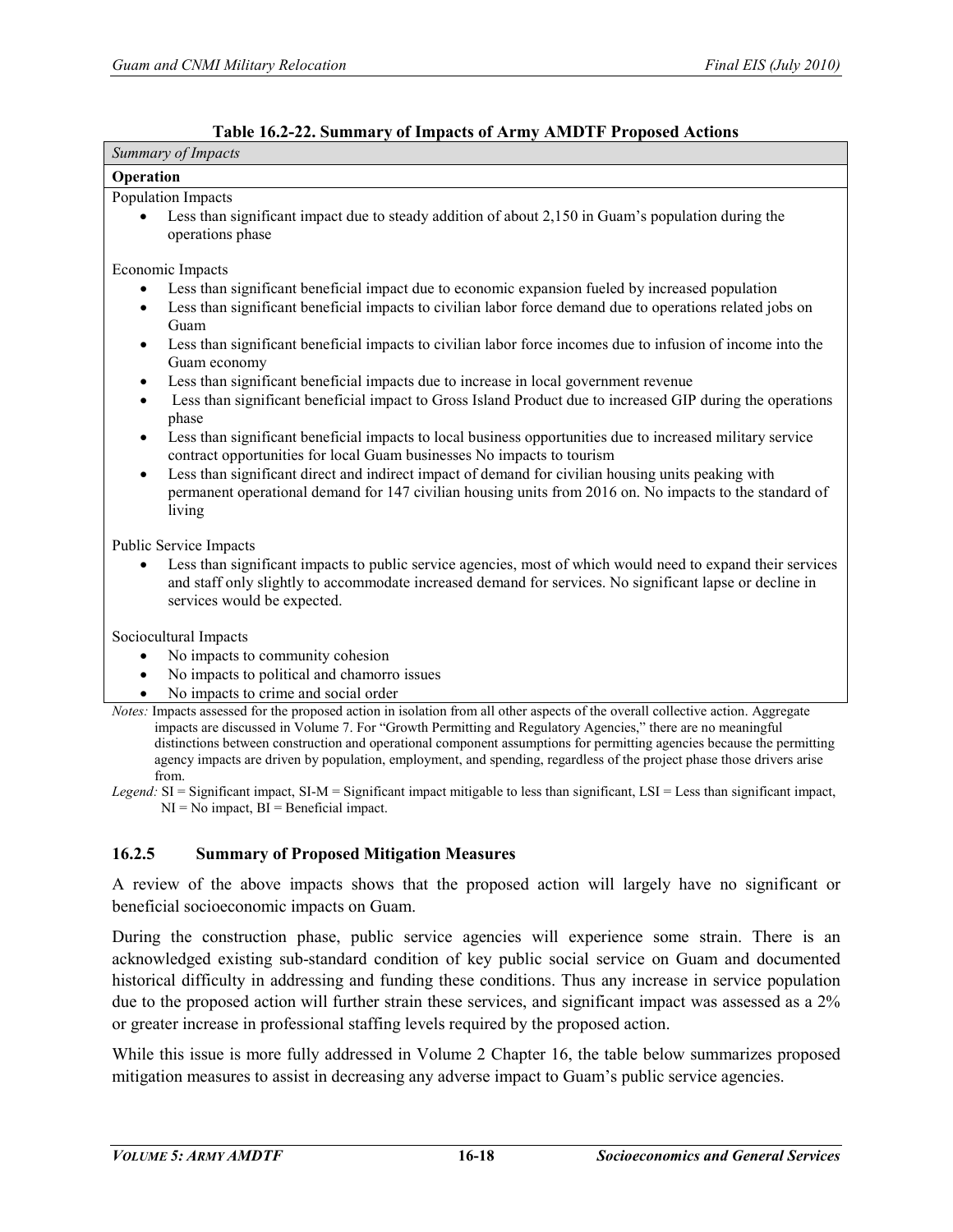Table 16.2-23 summarizes the proposed mitigation measures.

| <b>Impact Area</b>         | <b>Mitigation Measures</b>                                                                                                                                                                                                                                                                                                                                                                                                                                                                                                                                                                                                                                                                                                                                                                                                                                                                                                                                                                                                                                                                                                                                                                                                                                                                                                                                                                                                                                                                                                                                                                                                                                                                                                                                                                                                                                                                                                                                                                                                                   |  |  |  |  |  |
|----------------------------|----------------------------------------------------------------------------------------------------------------------------------------------------------------------------------------------------------------------------------------------------------------------------------------------------------------------------------------------------------------------------------------------------------------------------------------------------------------------------------------------------------------------------------------------------------------------------------------------------------------------------------------------------------------------------------------------------------------------------------------------------------------------------------------------------------------------------------------------------------------------------------------------------------------------------------------------------------------------------------------------------------------------------------------------------------------------------------------------------------------------------------------------------------------------------------------------------------------------------------------------------------------------------------------------------------------------------------------------------------------------------------------------------------------------------------------------------------------------------------------------------------------------------------------------------------------------------------------------------------------------------------------------------------------------------------------------------------------------------------------------------------------------------------------------------------------------------------------------------------------------------------------------------------------------------------------------------------------------------------------------------------------------------------------------|--|--|--|--|--|
| Public Service and         | Continue to support existing DoD programs that contribute and/or donate excess                                                                                                                                                                                                                                                                                                                                                                                                                                                                                                                                                                                                                                                                                                                                                                                                                                                                                                                                                                                                                                                                                                                                                                                                                                                                                                                                                                                                                                                                                                                                                                                                                                                                                                                                                                                                                                                                                                                                                               |  |  |  |  |  |
| Growth Permitting and      | equipment to local agencies.                                                                                                                                                                                                                                                                                                                                                                                                                                                                                                                                                                                                                                                                                                                                                                                                                                                                                                                                                                                                                                                                                                                                                                                                                                                                                                                                                                                                                                                                                                                                                                                                                                                                                                                                                                                                                                                                                                                                                                                                                 |  |  |  |  |  |
| <b>Regulatory Agencies</b> | DoD would continue to participate in CMTF to address community health needs such as<br>facilitating information sharing between military and civilian health agencies, including<br>health service needs data and health services utilization rates.                                                                                                                                                                                                                                                                                                                                                                                                                                                                                                                                                                                                                                                                                                                                                                                                                                                                                                                                                                                                                                                                                                                                                                                                                                                                                                                                                                                                                                                                                                                                                                                                                                                                                                                                                                                         |  |  |  |  |  |
|                            | DoD would coordinate with the Governor's Office of Community Affairs to facilitate<br>volunteer opportunities at Guam public service agencies for military personnel and their<br>dependents.                                                                                                                                                                                                                                                                                                                                                                                                                                                                                                                                                                                                                                                                                                                                                                                                                                                                                                                                                                                                                                                                                                                                                                                                                                                                                                                                                                                                                                                                                                                                                                                                                                                                                                                                                                                                                                                |  |  |  |  |  |
|                            | DoD would assist by leading a federal inter-agency effort to identify other federal<br>programs and funding sources for GovGuam addressing the following:<br>Enhancement of GovGuam Tax Revenue Collection efficacy. For example,<br>a)<br>improved revenue could be used to enhance recruitment and retention of<br>GovGuam work force and contractual support;<br>Examination of currently existing caps on benefits such as Medicaid and<br>b)<br>Medicare, and the non-provision of benefits such as Supplemental Security<br>Income benefits, and the appropriateness of these caps and limits for Guam;<br>Increase the number of Guam-based offices for the distribution of federal social<br>c)<br>service support, and to support the work of GovGuam public service agencies;<br>Review and implementation of programs to assist GovGuam's public agencies<br>d)<br>in adapting to peaks in service population growth;<br>Provision of technical assistance for the development and implementation of a<br>e)<br>system of interpreters and translators available for the interpreting and<br>translating needs of GovGuam public service agencies, to facilitate timely and<br>appropriate provision of services for the English as a Second Language service<br>population;<br>The development of AmeriCorps, Teach for America, National Health Service<br>f)<br>Corps programs, and other similar programs on Guam;<br>Improving the grant-writing capabilities within GovGuam agencies to improve<br>g)<br>possibilities of attracting federal support programs;<br>Support for the recruitment of professionals during the construction phases of<br>h)<br>the proposed action for GovGuam public agency positions;<br>Support for the use of the Interagency Personnel Act to support identified<br>$\mathbf{i}$<br>GovGuam agency personnel requirements, and/or<br>Provision to GovGuam of technical assistance for, and development and<br>j)<br>implementation of, comprehensive data collection systems focused on the |  |  |  |  |  |
|                            | following topics:<br>1.<br>GovGuam public services provided to FAS citizens, in order to<br>facilitate GovGuam access to Compact Impact and other related<br>funding.<br>GovGuam agency services provided to military individuals, in order to<br>2.<br>facilitate GovGuam access of TRICARE and other related funding<br>GovGuam public health agency patient information, records, and<br>3.                                                                                                                                                                                                                                                                                                                                                                                                                                                                                                                                                                                                                                                                                                                                                                                                                                                                                                                                                                                                                                                                                                                                                                                                                                                                                                                                                                                                                                                                                                                                                                                                                                               |  |  |  |  |  |
|                            | services accessed, in order to facilitate appropriate care administered<br>in a timely manner<br>GovGuam public agency billing systems, in order to facilitate<br>4.<br>GovGuam collection of payment for services                                                                                                                                                                                                                                                                                                                                                                                                                                                                                                                                                                                                                                                                                                                                                                                                                                                                                                                                                                                                                                                                                                                                                                                                                                                                                                                                                                                                                                                                                                                                                                                                                                                                                                                                                                                                                           |  |  |  |  |  |

**Table 16.2-23. Summary of Proposed Mitigation Measures**